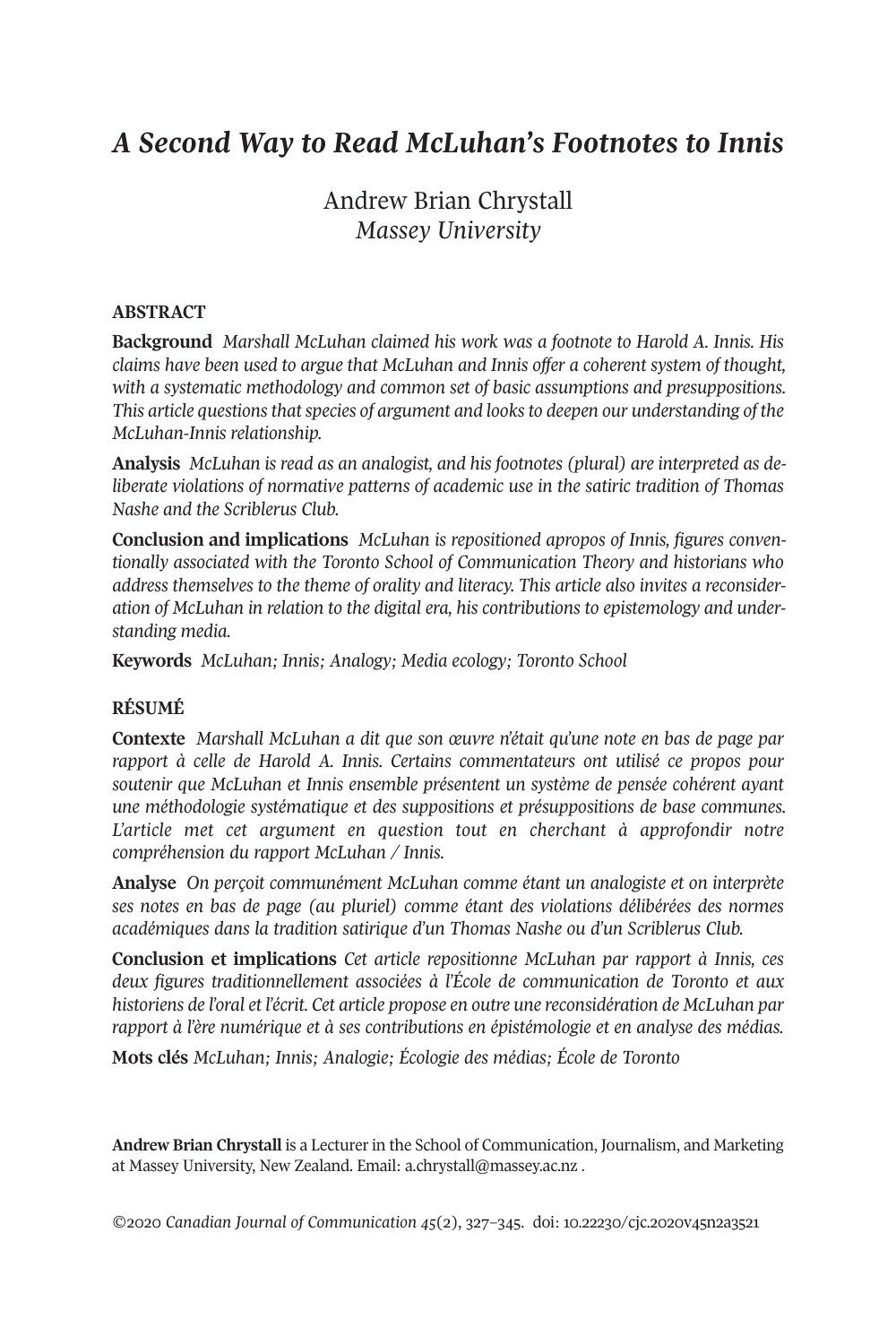We are in position of being able to use any insights whatever. Any kind of knowledge is grist to an analogist.

(McLuhan, 1949, n.p.)

[The] object is not to spin or project analogies but to use them to illicit dialogue, to stimulate social organs and areas remote from our own. The analogies may be smoke, but they are to be smoke signals also.

(McLuhan, 1951, n.p.)

### **A brief introduction to footnotes**

Footnotes split or double a text, and they invite, if not necessitate, participation with and/or the consideration of the gap and inter-relation(s) between two texts: body and footnote. The resultant split or doubling of the text created by a footnote (potentially) affords the audience/readers significant space(s) for participation and involvement. This is certainly the case with Marshall McLuhan's two oft-cited claims that his work was a "footnote" to Harold Innis. McLuhan's (1962c) first claim is made in *The Gutenberg Galaxy*, and the second, two years later, in McLuhan's (2005) introduction to Innis' *Bias of Communication.* McLuhan's footnotes to Innis appearto have not only have afforded his critics and commentators scope for participation but also created enough "space" for wild hallucination.

In the wake of McLuhan's claims apropos Innis, Tom Wolfe (2000) claimed that McLuhan was scrupulous about crediting scholars who had influenced him, and this, he argues, explains his footnote to Innis. [1](#page-15-0) Robert Logan (2000) went so far as to claim that McLuhan's footnote(s) can be read as evidence that McLuhan and Innis offer a coherent system of thought—the Toronto School—with a systematic methodology and common set of basic assumptions and presuppositions. What is of interest here is that both Wolfe and Logan affect the closure of the "gap" in similar ways; their "literary archaeology" is in accord with the patterns of "the visual critic … always looking for connections instead of resonance" (McLuhan 1968, n.p.). McLuhan's footnotes (plural) are read as a singular instance, and that footnote (singular) is interpreted in accord with how footnotes are defined by the first edition of the *Chicago Manual of Style* of 1906, formally known as the *Manual of Style: Being a Compilation of the Typographical Rules in Force at the University of Chicago Press, to Which Are Appended Specimens of Type in Use*, or simply *Manual of Style* (1906). The *Manual of Style* formalized the elements of footnoting and relegated the device's role to aiding readers search out and read an author's source material. Subsequently, footnotes came to be seen as indicating a pattern of debt and/or a direct pattern of influence and connection; footnotes were regarded as accessories to the body or an "original" text, and were considered less important. Footnotes, however, have not always been thought of in this way.

Footnotes are, in one sense, as old as manuscripts themselves. [2](#page-15-1) It was not uncommon for an ancient scribe (as a member of a living, interpretative community) to surround a text with marginalia, glosses, and/or annotations. Marginalia served as a rich repository of commentary that added to and modified the "original" body copy. The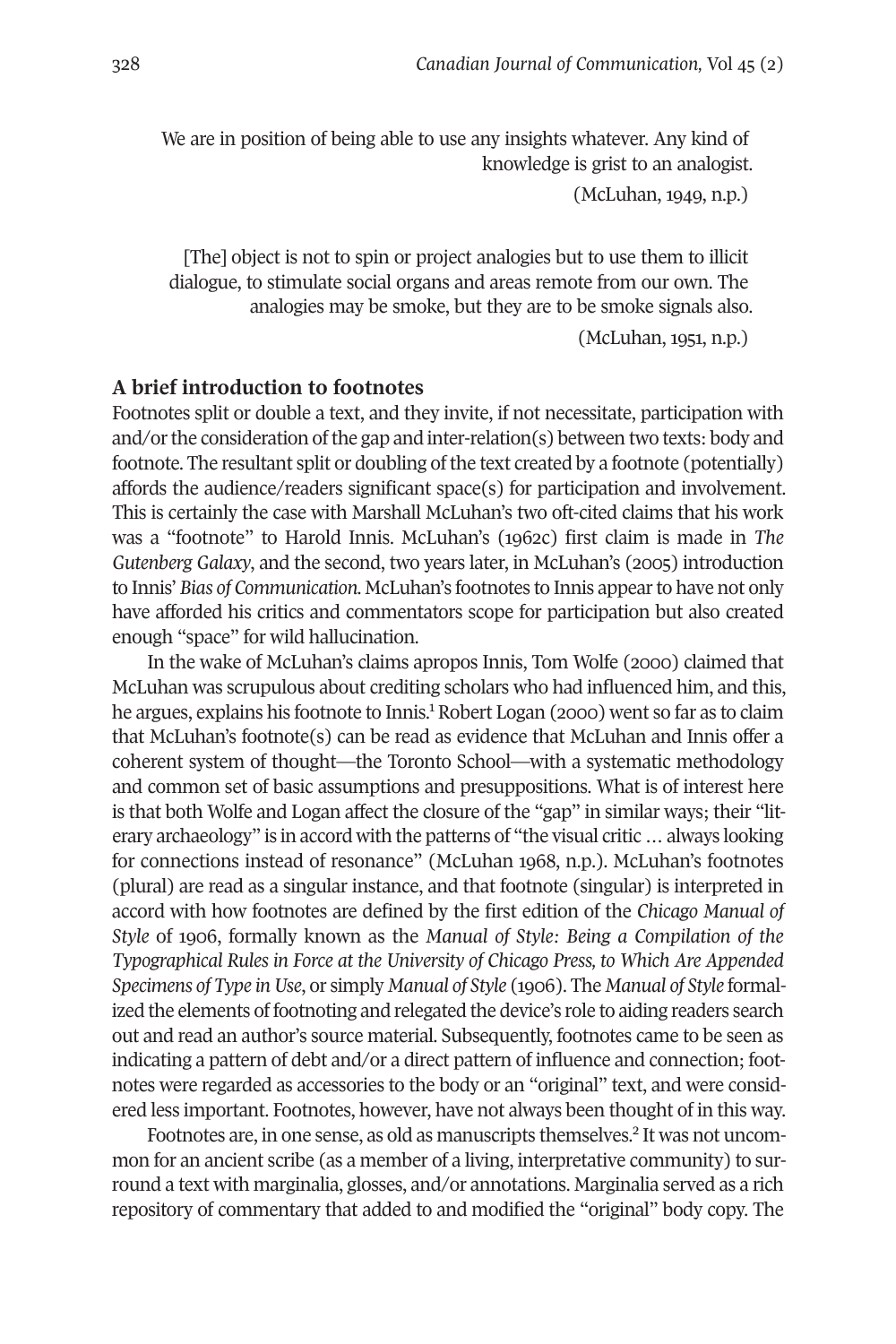practice of footnoting was continued, albeit in a modified fashion, in the Gutenberg era. The first footnote from the Gutenberg press dates from 1481 (Connors, 1998). By the sixteenth century, after the technical challenges of setting the presses had well and truly been overcome, the use of glosses, commentaries, and notes had "become a whole discourse world unto itself" (Connors, 1998, p. 9). By the seventeenth century, Athanasius Kircher was using footnotes to build numerous documents into his speculative treatises on ancient Egypt and China (Grafton, 1997). And by the nineteenth century, Edward Gibbon had transformed the use of footnotes into a high form of literary artistry (Grafton, 1997).

Footnotes and their use also appear to have been a preoccupation of Thomas Nashe, the figure McLuhan uses in his doctoral work to focus his study of the trivium and the history of education. Nashe, in his varied attacks onGabriel Harvey, used footnotes and patterns of academic citation as parodic asides and digressions in his dialogues (Connors,1998). A similar spirit appears to inform the use of footnotes by members of the Scriblerus Club in the eighteenth century. The Scriblerians, which included the Menippean satirists Jonathan Swift (1958) and Alexander Pope (2014), frequently mocked the pedantry and folly of the works of the learned in and through the inclusion of extensive parodies of footnotes and the scholarly contests they encoded. In short, Nashe and the Scriblerians used footnotes to "take the piss" and satirize their readers directly.

From the mid-to-late twentieth century, so-called postmodern writers invited a reconsideration of footnotes and marginal glosses by using them in ways that flouted the conventions of academics and scholars and the regimentation of various style manuals (including the *Chicago Manual of Style* of 1906 and later editions). The arrival of hyper-textual affordances, for example, Memex, NLS, and Hypercard, went further, making it unnecessary to have been exposed to postmodern literary practices to be inclined (or connaturally informed) toward rethinking the role and function of footnotes. The World Wide Web (WWW) went even further still by creating an environment for reading experiences akin to T.S. Eliot's (1919) vision of a "simultaneous order"; all art and literature, along with McLuhan's outputs, were assumed by and remade as the "content" of an (organic) digital, intelligent, conversationally searchable, multilinear and polylingual, and neurological and genetic "archive." The WWW has also made "augmented reality" apps and games, such as PokémonGO, possible, which have made entire cities (e.g., Toronto) and their constitutive parts (e.g., Bloor Street) a "footnote" to the game experience.

Today, and perhaps for the first time ever, there is an audience for works such as Anthony Grafton's (1997) *The Footnote: A Curious History* and Chuck Zerby's (2002) *The Devils Details: A History of Footnotes.* The experiential matrix of digital life has made it relatively easy to (re-)consider McLuhan's footnotes in a variety of (new) ways. We might, for example, re-read McLuhan's footnotes as a component part of an epyllion, or little epic structure, particularly given that the epyllion informs and provides the ordering principle for *The Gutenberg Galaxy* (McLuhan,1962c) and the relation(s) of *The Gutenberg Galaxy* to *Understanding Media* (McLuhan,1964; see Chrystall, 2011). McLuhan's (1962c) *The Gutenberg Galaxy* might, then, be recast as a subplot to the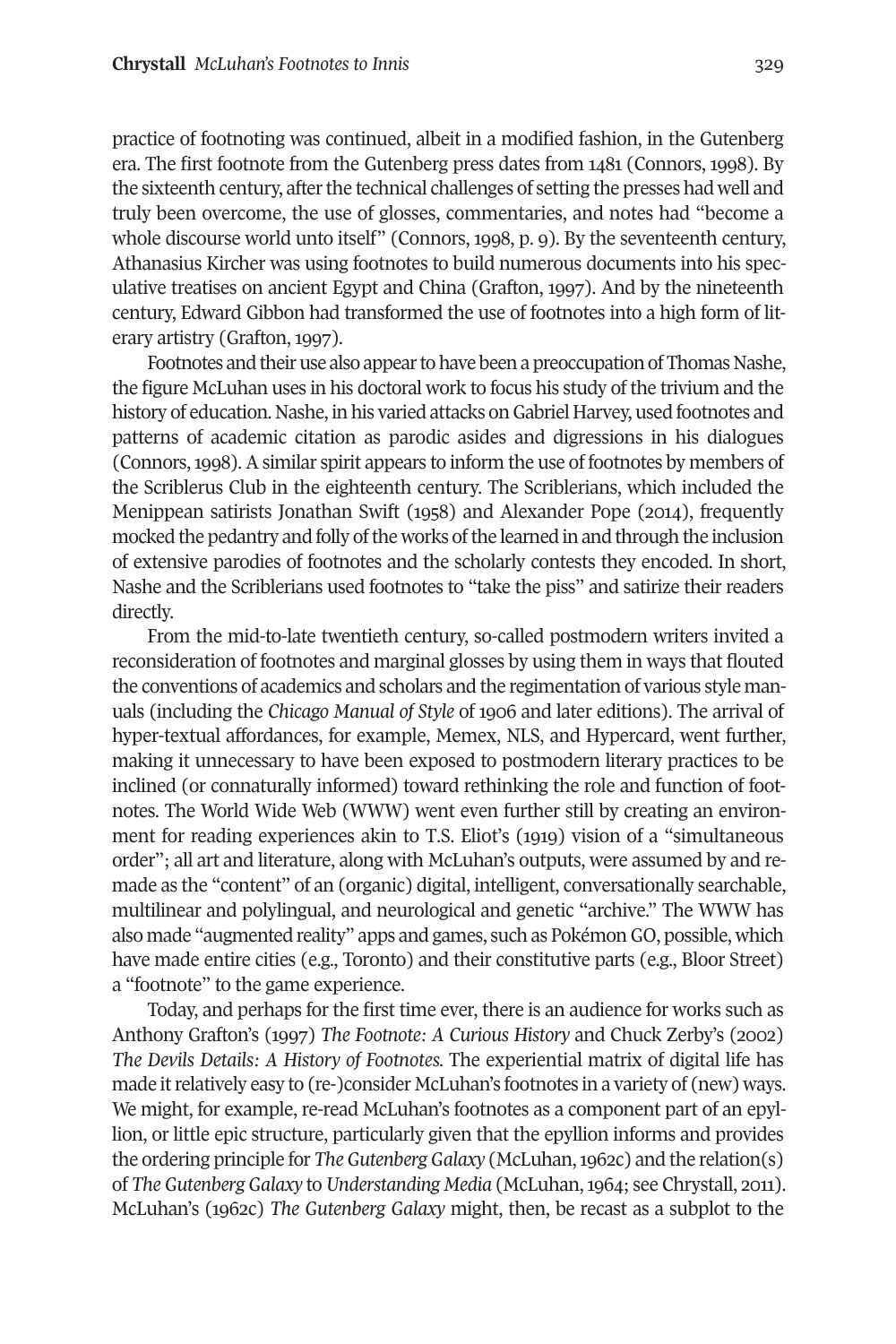main plot provided by Innis' work. Subsequently, the McLuhan-Innis relationship might also be recast as one of creative, dynamic, and ongoing (mutual) transformation, as opposed to a merely static and lineal pattern of acknowledgement of debts and/or influences.

It is also viable to read McLuhan's footnotes as digressions and as an integral part of his artistry. McLuhan (1971c, 1976a) claimed his work was satiric, and frequently in the Menippean mode. In his correspondence with Edward T. Hall, McLuhan (1962b) appears to indicate his intention to satirize his audience(s) directly, which is, perhaps, the defining feature of Menippean satire: "why I wrote *The Gutenberg Galaxy* was in order that they might discover from whence they have derived their assumptions about the other media" (n.p.). Eric McLuhan (1982) has since identified "digression" as a Menippean topic and/or tactic. We might also consider McLuhan's footnotes as a Menippean signature (McLuhan, 1982, and/or nod in the direction of Jonathan Swift, Alexander Pope, and James Joyc[e3](#page-15-2) —figures who also participated in the Menippean tradition McLuhan appears to have laboured to acquire and align himself with.

In addition to making it relatively easy (if not also necessary) to reconsider McLuhan's footnotes in a variety of (new) ways, the experiential matrix of digital life appears to have also made it largely untenable to think and talk about footnotes solely in the mode and manner of the *Chicago Manual of Style* of 1906. Put bluntly, it has become clear that many of McLuhan's critics and commentators were constitutionally incapable of considering footnotes in ways that went beyond their style guides. They could not ask the fundamental question: "what is a footnote?" Nor, it seems, could they consider the relation(s) between a footnote and a gloss. In addition to calling his work a footnote to Innis, McLuhan (1962c) states in *The Gutenberg Galaxy*, "the present volume … might be regarded as a gloss on a single text of Harold Innis" (p. 216). Are they—a footnote and a gloss—the same, similar, or different? Do McLuhan's dual claims act to modify the meaning attributable to McLuhan's footnote(s)? To date, these apparently trivial and/or minor issues and details have been substantially "glossed" over by many critics and commentators who, today, appear frozen in postures not dissimilar to McLuhan's assessment of Lewis Mumford. Mumford, as McLuhan (1962b) occasionally presents him, is "a wonderful example of ablation or printed-numbness, [who] manages to write well and voluminously on literary assumptions, without ever noticing literary technology" (n.p.). [4](#page-15-3) Perhaps even McLuhan's students (and, in some instances, his collaborators) were/are not immune to the operation(s) of the media as an invisible cloak (McLuhan,1964), and ought to have paid closer attention to how (and from where) he derived his insight(s)?

These reflections on footnotes are of immediate relevance here because this article seeks to address and (re-)encounter McLuhan's claims that his work was a footnote to Innis. The goal is to make a small contribution in the direction of deepening our understanding(s) of the McLuhan $\Leftrightarrow$ Innis relationship. Strangely, there is still ample opportunity to make such a contribution because the relationship between this "oddly" paired couple "is [still] not well documented" (Cohen, 1993, n.p.; see also Onufrijchuk, 1993). The reason for this deficit in scholarship is well beyond the scope of this article. However, if brief speculation can be admitted, it appears to be because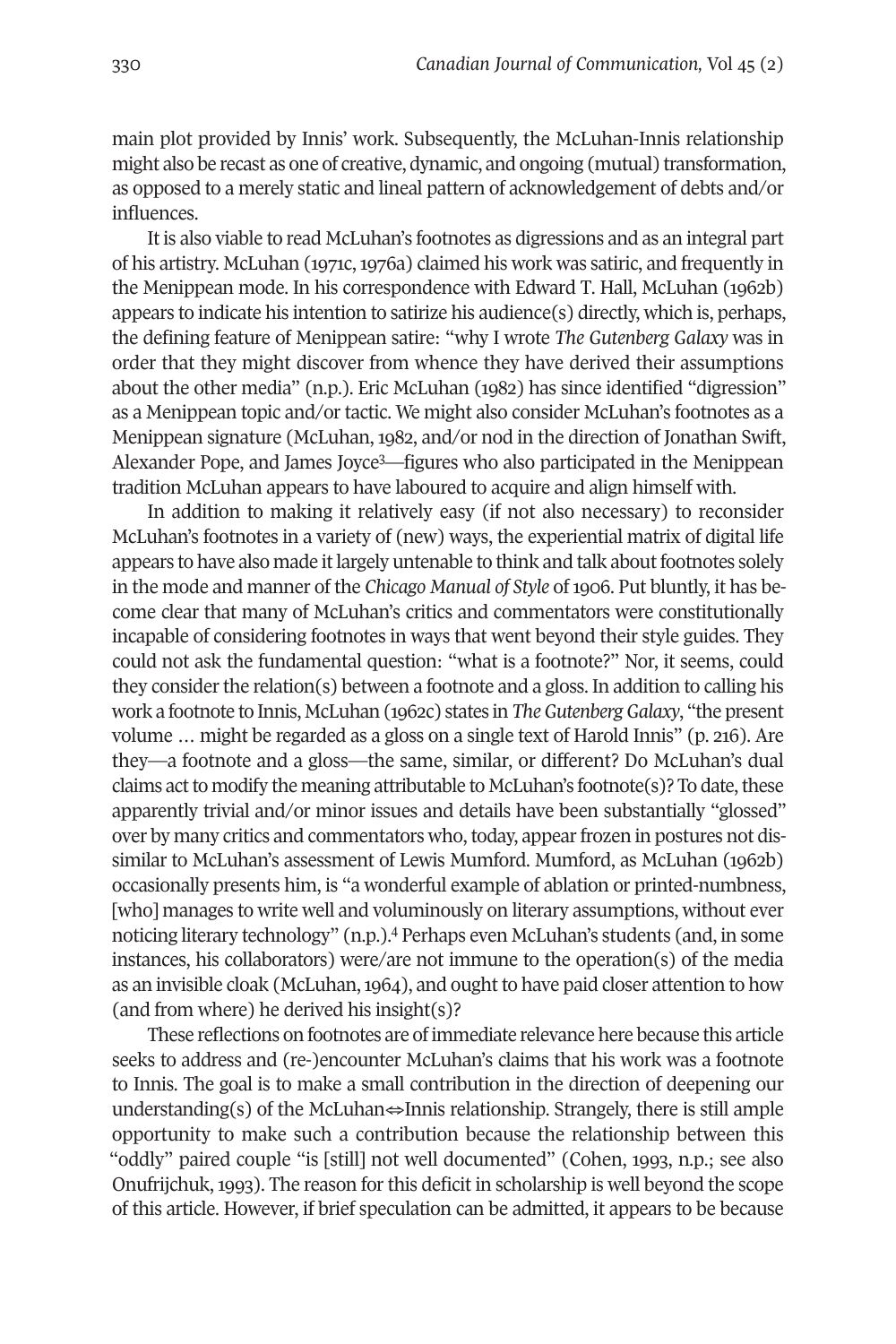these thinkers—McLuhan and Innis—are implicated in the "theoretical identity" of the "Toronto School" (Trybulec, 2013). William Buxton and Thierry Bardini (2012b) noted that:

Innis and McLuhan were increasingly being treated by media scholars as a tandem—as the cofounders of the so-called Toronto School of Communication (Toronto School). Yet more often than not, Innis had become the footnote to McLuhan—a rather dim and fuzzy background to McLuhan's luminescent foreground. (n.p.)

Attempts to define the "Toronto School"—which might also be described as a fictive entity and/or "invisible theoretical construct, charting an imagined network of intellectuals and their ideas" (Blondheim & Watson, 2007, p. 22) that was forged in order to realize a variety of strategic ends (see de Kerchove, 1989; Theall, 1986)—appears to have occluded close reading and consideration of fundamental differences between the pair. Subsequently, this article addresses the question of the relation(s) between the pair—McLuhan and Innis—and looks to do so by taking up the challenges posed by Elena Lamberti (2004) and Donald Theall (1995). According to Lamberti (2004), McLuhan Studies needs to "move ... from the literal (what McLuhan said) to the structural (how he said what he said) and try to carry out a different exegesis that, in time, may recompose the cosmogony and reassemble the fragments" (p. 63). Theall (1995) claims we need to pay "attention to how he [McLuhan] derived his insights and by what means he propagated them" (p. xvi) by attending to what McLuhan actually said and how he said it. The value in taking this approach is that it also enables this article to move from the particular—the McLuhan⇔Innis relationship—and engage with wider issues/questions about methodology and epistemology.

#### **Prologue to McLuhan's first footnote**

Before directly engaging with McLuhan's (1962c) first footnote we need, firstly, to briefly considerthe prologue of *TheGutenbergGalaxy: The Making of Typographic Man.* A prologue, similar to a footnote, also works to split or double a text, creating an interface and space for participation and involvement. And it is here that McLuhan establishes a way to interpret his footnotes in and through structuring and positioning his work in relation to four individuals named on the first page of the prologue: Albert B. Lord, Milman Parry, Patrick Cruttwell, and Harry Levin. Here, we will examine the McLuhan⇔Lord/Parry and McLuhan⇔Cruttwell inter-relations (at least as they are constructed in *TheGutenbergGalaxy*) because they are (structurally) analogous to the McLuhan-Innis relationship and can, therefore, be leveraged to shed light on the meaning(s) of McLuhan's footnotes.

In the first line of the prologue of *The Gutenberg Galaxy*, McLuhan (1962c) sets up a relationship that is analogous to a footnote: "the present volume is in many respects complementary to *The Singer of Tales* byAlbertB. Lord" (p.1).Acomplementary relation, much in the manner of a footnote, indicates a double-ness, a split or paired relation. However, the term gestures in the direction of a mutual transformation of the elements set in a complementary relation (and is, in this respect, quite unlike the understanding of a footnotes outlined in the *Chicago Manual of Style* of 1906. The ac-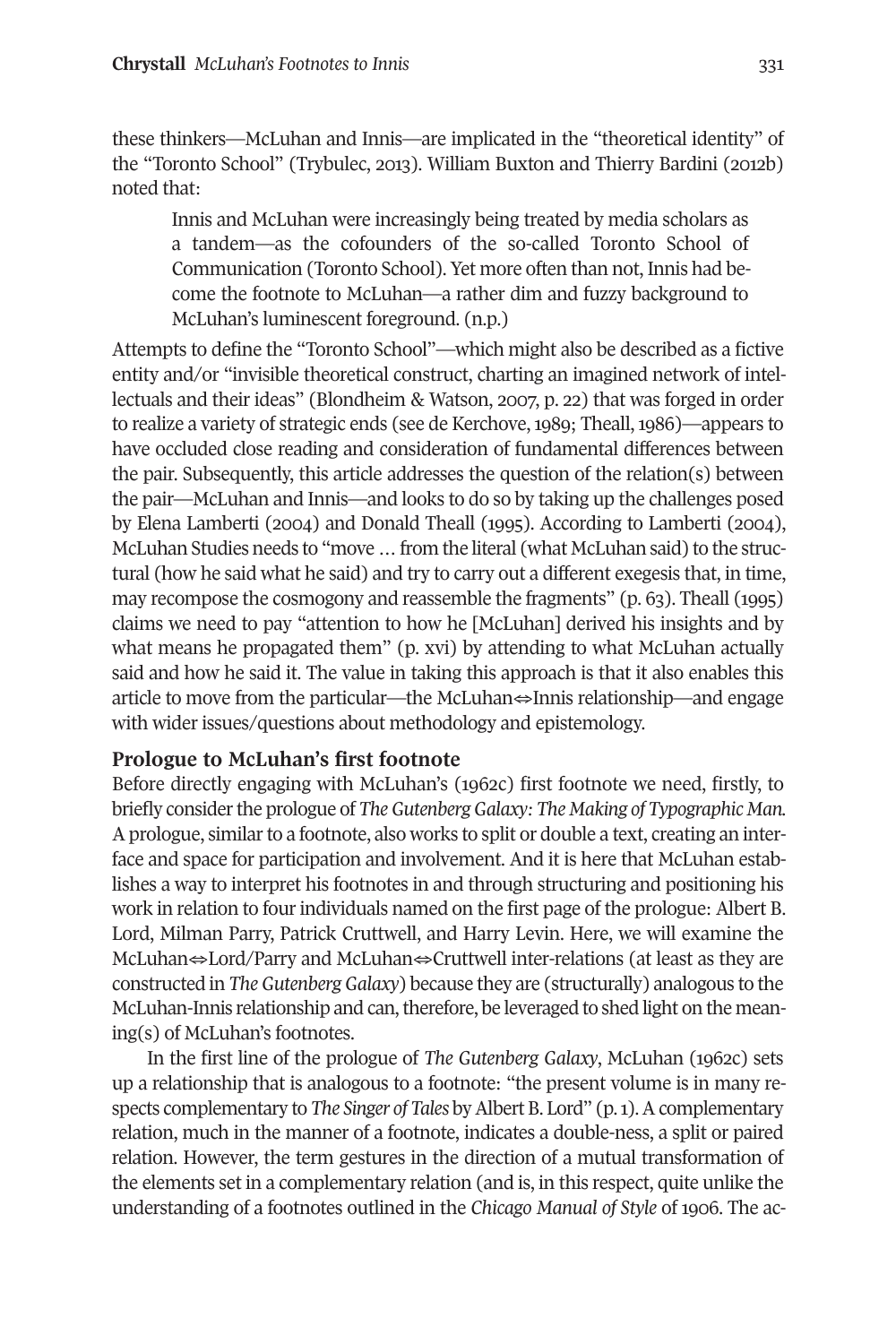tion of providing the complementis to combine elements in such a way as to enhance and/or emphasize the distinct qualities of each one. However, in contrast to a "conventional" understanding of the footnote, a "complementary" relationship also suggests that it is the addition that has priority (at least when considered proximally), because the transforming action brings the "original" or first elementto some kind of maturity or fullness.

McLuhan (1962c) fleshes out what he means by "complementary" on the first page: "Professor Lord's book, like the studies of Milman Parry, is quite natural and appropriate to our electric age, as *TheGutenbergGalaxy* may help to explain" (p.1). Here, the work of Lord (and Parry) is presented as an effect and/or symptom of the electric age. This is made explicit later on the same page:

That such a study of the divergent nature of oral and written social organization has not been carried out by historians long ago is rather hard to explain. Perhaps the reason for the omission is simply that the job *could only be done* when the two conflicting forms of written and oral experience were once again co-existent as they are today. (p. 1, emphasis added)

McLuhan (1962c) drives the point home in the first part or "book" of *The Gutenberg Galaxy:*

That print increasingly hypnotized the Western world *is nowadays the theme of allhistorians of art and science alike, becauseweno longerliveunderthe spell of the isolated visual sense*. We have not yet begun to ask under what new spell we exist. In place of spell it may be more acceptable to say "assumptions" or "parameters" or "frame of reference." (p. 183, emphasis added)

McLuhan (1962c) claims the reason why Lord's and Parry's work is "natural," "appropriate," "could only have been done," and the "theme of all historians of art and science alike" is because "we are experiencing the same confusions and indecisions which they had felt when living simultaneously in two contrasted forms of society and experience" (p.1). In other words, McLuhan presents the work of Lord (as with all the historians of art and science that address themselves to this theme, including Innis) as having been obsolesced by the new environment/electric surround (c.f. McLuhan, 1961; McLuhan & McLuhan, 1988).

The relationship McLuhan establishes between his work and that of Lord/Parry is not, however, solely one of difference—of an effect and an explanation. A reader will come to discover in the second part (or book) of the Galaxy, "The Galaxy Reconfigured," that McLuhan (1962c) also claims an affinity between his project and that of Lord's by indicating that his project too is an effect:

And, as usual, when some previously opaque area becomes translucent, it is because we have moved into another phase from which we can contemplate the contours of the preceding situation with ease and clarity. It is this fact that makes it feasible to write *The Gutenberg Galaxy* at all. (p. 275)

If we admit McLuhan's other texts are able to shed light on what he means here, then it is reasonably clear that the "phase" McLuhan is alluding to (but not naming directly) is the hybrid union of the computer, that "finally awakened the mind to detachment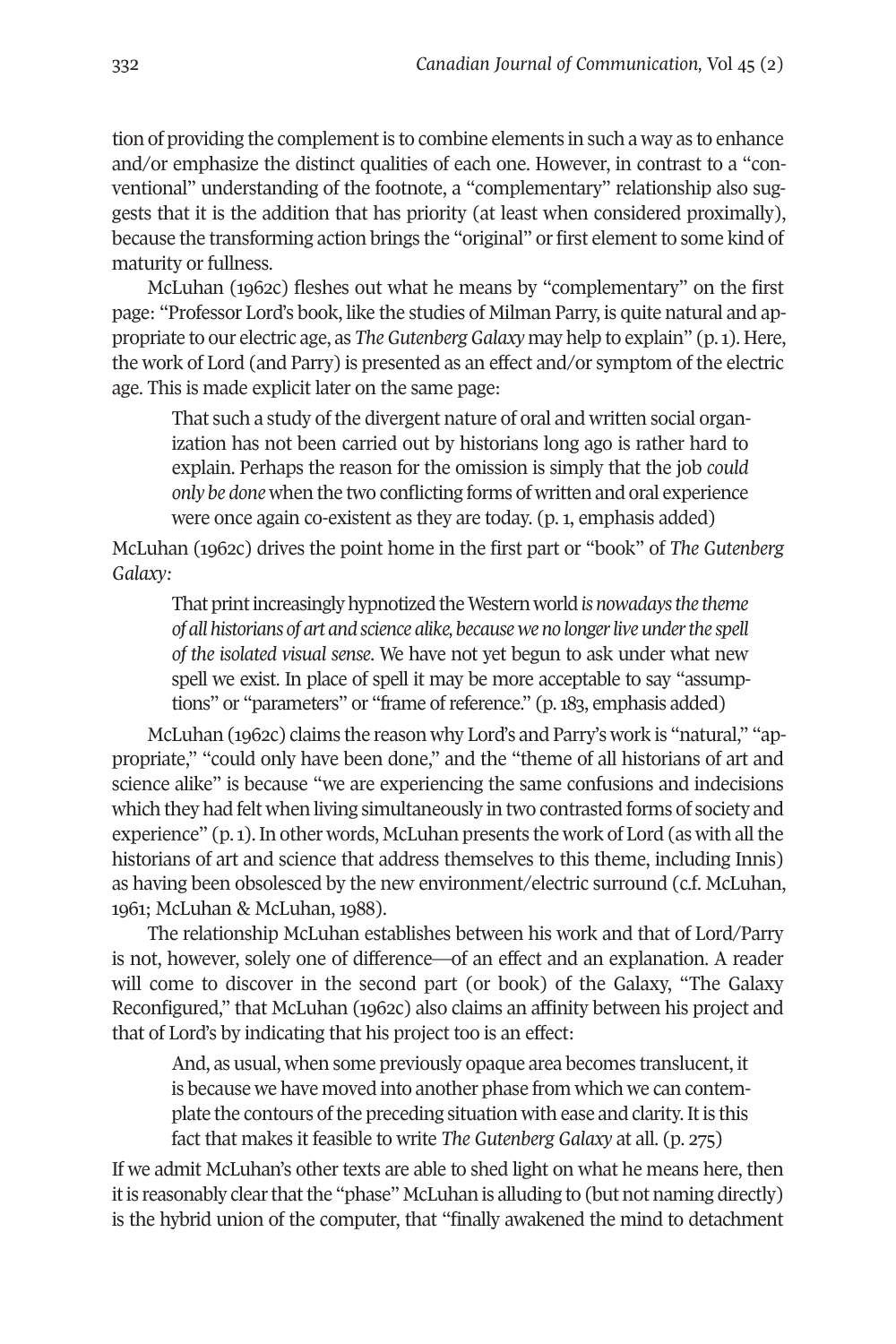from its modes of codifying and signifying" (McLuhan, 1954a, n.p.), and the "proscenium arch" (McLuhan & Watson, 1970, p. 12) created by Sputnik in 1957 and Telstar 1 in 1962. The work of Lord (and Parry) is, then, to the electric environment what McLuhan's (1962c) *The Gutenberg Galaxy* is to "another phase" of the electric situation.

Perhaps, the McLuhan⇔Lord/Parry inter-relation might be more rapidly apprehended if it is presented in terms of a four-part analogical relationship. Using the conventional A:B::C:D notation:

(A) Lord: (B) Electric environment :: (C) McLuhan/*Gutenberg Galaxy* : (D) "Another phase"

#### AND

#### (A) Lord: (C) McLuhan/*Gutenberg Galaxy* :: (B) Electric environment (D) "Another phase"

The matrix of analogical relations invites comparison and consideration based on resemblances (Phelan, 1973). There are same/similar relations between the two projects beyond the fact that McLuhan makes heavy use of Lord's work at the level of content. Causal relations are outlined. Both works are effects of the media environment. Lord's work is an effect of an earlier environment and McLuhan's an effect of a later environment. There are also significant differences. Lord's work, atleast as McLuhan presents it, is an unconscious effect. McLuhan's work, by contrast, is presented as being conscious of its status as effect (most probably of a later, post-Sputnik/Telstar media environment).

Advancing the argument necessitates turning our attention to McLuhan's somewhat mysterious inclusion of Patrick Cruttwell. Cruttwell's legacy, unlike that of Lord and/or Parry, has not fared well. Yet, McLuhan (1962c) cites this (apparently minor) figure on both the first and penultimate pages of TheGutenbergGalaxy, and he loudly echoes Cruttwell's (1960) claims, made in relation to Elizabethan poets, when he is talking about Lord's work.

According to McLuhan (1962c), Cruttwell "devoted an entire study (The Shakespearean Moment) to the artistic strategies born of the Elizabethan experience of living in a divided world that was dissolving and resolving at the same time" (p. 1). Cruttwell (1960) himself is perhaps the best guide to the "two types of mind" (p. 252) he is dealing with via the scheme he provides in his book:

|  |              | Α                                                                               | B                                                 |
|--|--------------|---------------------------------------------------------------------------------|---------------------------------------------------|
|  | $\mathbf{1}$ | Puritan                                                                         | Anglo-Catholicism                                 |
|  | 2.           | New Science                                                                     | Traditional medieval theology                     |
|  | 3.           | Renaissance classicism                                                          | Native popular art                                |
|  | 4.           | Iconoclasm (i.e., hatred of the sensu-<br>ous, especially in spiritual matters) | Sensuousness, allowed to perme-<br>ate all things |
|  | 5.           | Austerity (i.e., hatred of courtliness<br>and magnificence)                     | Courtly splendor                                  |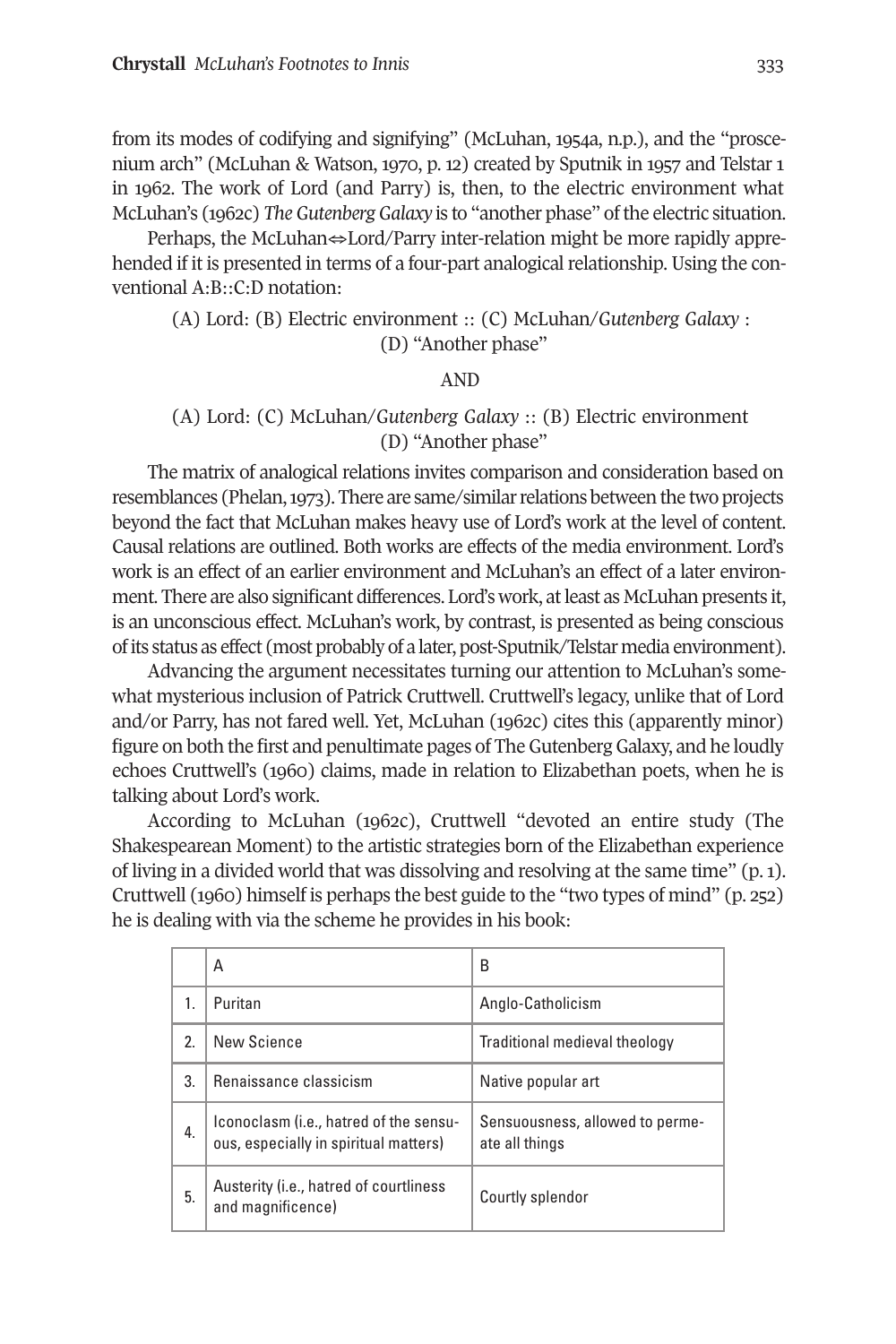| 6.  | Insularity: distrust of Continental<br>influence, especially baroque and<br>Catholic, and tendency to look on the<br>English as a new Chosen People. | Attempt to preserve what remained<br>of the medieval Continental unity |
|-----|------------------------------------------------------------------------------------------------------------------------------------------------------|------------------------------------------------------------------------|
| 7.  | Parliamentary sympathies, tenden-<br>cies towards eqalitarianism                                                                                     | Monarchist sympathies, hierarchi-<br>cal view of society               |
| 8.  | Optimism: belief in progress                                                                                                                         | Pessimism: skepticism about possi-<br>bility of human improvement      |
| 9.  | Introspectiveness, alienation from the<br>dramatic attitude                                                                                          | Dramatic and tragic sense                                              |
| 10. | Cambridge                                                                                                                                            | Oxford                                                                 |

Source: Cruttwell, 1960 (p. 252)

McLuhan (1962c) uses Cruttwell to characterize the environment shared by the author and reader. The electric age is presented as analogous to the Elizabethan period on account of both periods being "poised" in-between: "we too, live at such a moment of interplay"  $(p, 1)$ . Again, it is perhaps instructive to render these analogical relations in four parts:

(A) Cruttwell: (B) C17th :: (C) McLuhan : (D) C20th

AND

#### (A) Cruttwell : (C) McLuhan :: (B) C17th : (D) C20th

McLuhan's (1962c) use of Cruttwell invites consideration of the similarities and differences between Cruttwell's extended study of artists and artistic strategies and two types of mind and his own *The Gutenberg Galaxy.* The similarities are relatively simple and obvious. *The Gutenberg Galaxy* literally wore its concern with two-ness and interplay on its sleeve;the original cover art sported two interlockingGs: a smaller "G," in reverse, inside the curvature of the larger "G." In addition to serving as a graphical analogue of Cruttwell's concerns, the two Gs evoke the action of a/the vortex, the design evokes and references the gyroscopic epistemology of Wyndham Lewis and also William Butler Yeats' double gyres (Carey, 1967) as it renders "the oscillation of two simultaneous and complementary cones or spirals, constituting the synchronic worlds of birth and death" and the "contrapuntal interplay [between two sets of figure/ground relations] in a resonating structure whose center is everywhere and circumference nowhere" (Etrog & McLuhan, 1987, p. 125) as two-dimensional iconic image. And if McLuhan (1962c) was not explicit enough about the similarities between the *Galaxy* and Cruttwell's *Shakespearean Moment* in the prologue, he begins the *Galaxy* proper: "When King Lear proposes 'our darker purpose'" (p. 11).

It is, however, the differences that are of greater relevance. First, where Cruttwell explores artists and artistic strategies, for example, Shakespeare, McLuhan's *Galaxy* largely addresses the media themselves. As McLuhan (1960) noted elsewhere, just prior to the publication of *Galaxy*: "it is the massive new media themselves that are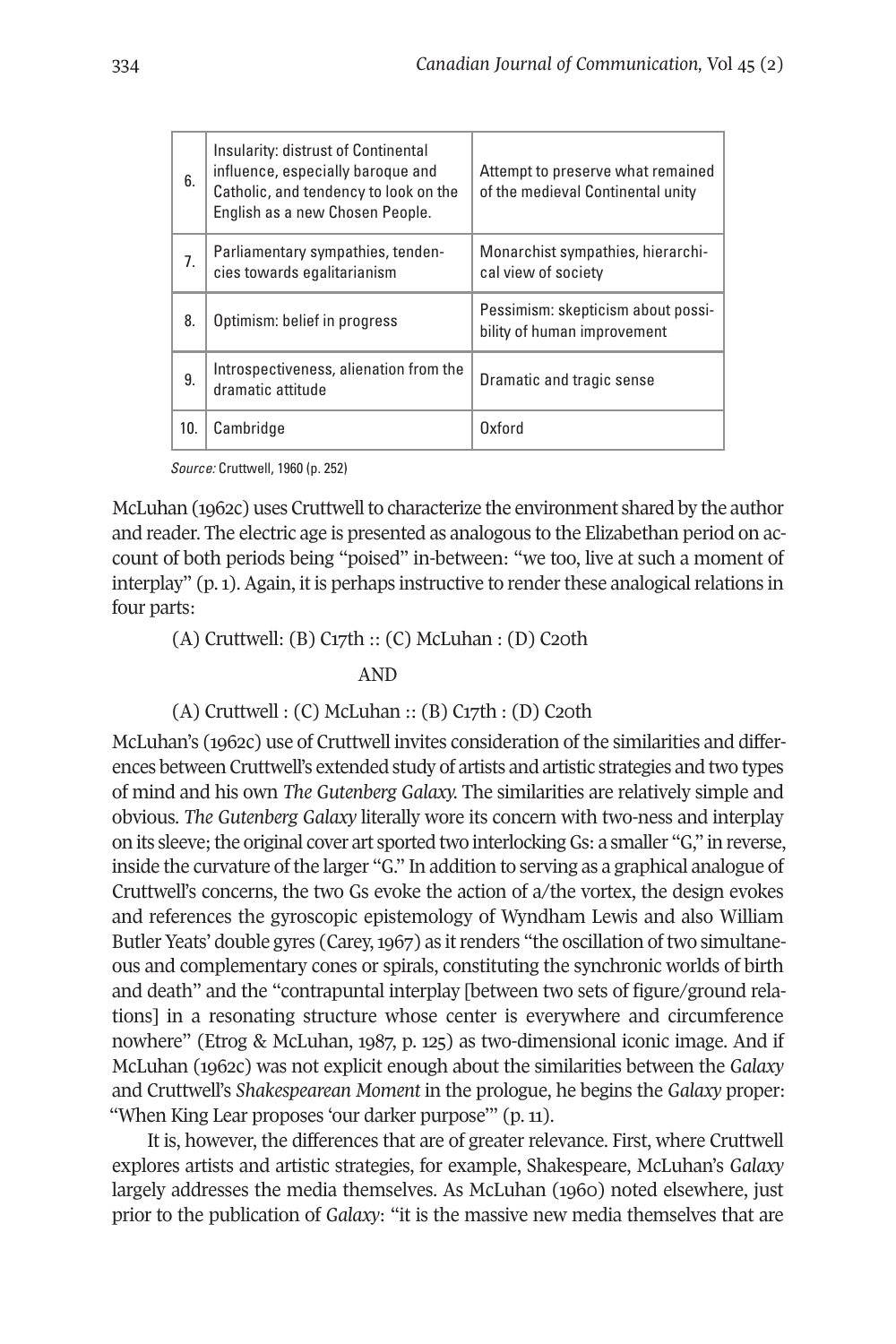the avant-garde and which require the same type of intensive study which were formerly reserved for the arts" (p. 3). Second, while McLuhan and Cruttwell are contemporaries (born in the same year and writing at the same time), McLuhan appears to be claiming a same/similar "distance" from the electric environment as Cruttwell has from the 17th century. This difference warrants contemplation if we are to unpack McLuhan's footnotes to Innis, because the "distance" McLuhan claims is neither strictly spatial nor temporal. Rather, the "distance" McLuhan claims finds its meaning in relation to his claims (elsewhere) about his work vis-à-vis another phase. Third, McLuhan flags his readers to the fact that he is not, strictly speaking, working in the mode of Cruttwell-the-critic. Rather, McLuhan (1962c) indicates that he has pushed past "inconvenience" (p. 3). His work is a different order and kind than Cruttwell's. The sum of these considerations appears to be that McLuhan positions himself as occupying a position not unlike Cruttwell's (1960) account of Shakespeare—a figure whose is "well aware that something new was emerging" (p. 39). If we also admit that McLuhan (1959a) presents the "media" themselves as operating as artists, then McLuhan is flagging that, in his own role as (serious) artist, he has "merged" with the media "rather than staying outside as ironic spectator and commentator" (p. 3). Innis' by contrast, McLuhan (n.d.-b) would later note, arrived at his discoveries and means of communicating them by "accident" (n.p.): "without having studied modern art and poetry, he yet discovered how to arrange his insights in patterns that nearly resemble the art forms of our time" (McLuhan, 2005, p. 5).

#### **Analogy (and method)**

At this juncture it is, perhaps, necessary to pause in order to offer up some notes on analogy. The fortunes of analogy, as a mode of inference and as a method of discovery, have fluctuated (Lloyd, 1966). Writing to Ezra Pound, McLuhan (1948) indicated that the North American mind "chucked out the principle of metaphor and analogy" in the 18th century and this had affected a "deep occultation of nearly all human thought for the U.S.A" (p. 207). Today, analogy (and metaphor, as a four-part analogical relationship comprised oftwo figure/ground relations) is back on the agenda in computer science and the field(s) of machine (deep) learning. In the humanities and social sciences, however, the principles of metaphor and analogy, particularly as a mode of analysis, remain suspect at best. Subsequently, given a) the place analogy and analogical reasoning plays in the argument so far, and that b) the use of analogy might still appear foreign to some (after centuries of disuse), it is probably necessary to pause in order to offer a few notes and some minor caveats.

Analogical analysis aims to refashion an "original disclosure" (that was or has become opaque) in a second-order reflection:

Analogy is a language of ordered relationships articulating similarity-indifference. The order among the relationships is constituted by the distinct but similar relationships of each analogue to some primary focal meaning, some prime analogue. A principle aim of all properly analogical languages is the production of some order, at the limit, some harmony to the several analogues, the similarities-in-difference, constituting the whole of reality. The order is developed by explicating the analogical relationships among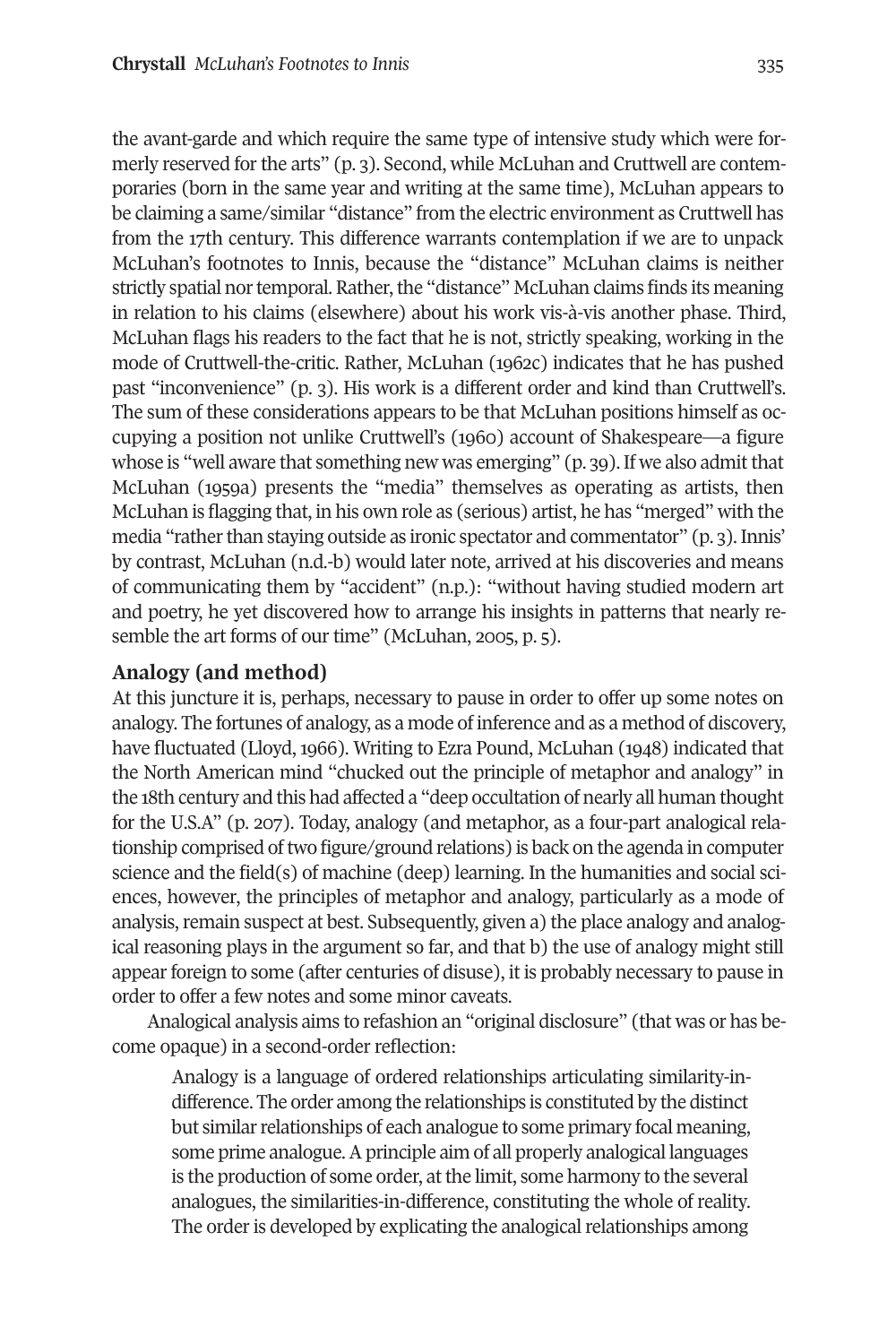the various realities (self, others, world,God), by clarifying the relationship of each to the primary analogue, the meaning chosen as the primary focus for interpreting reality.… That focal meaning as event will … [provide] clues to possible ordered relationships disclosed by the event as each analogue is focused, interpreted and related through newly formed propositions the other analogues as similarities-in-difference by the primary analogue. (Tracy, 1981, p. 408)

Apprehending analogy is not, however, without its hazards, because it is a fundamentally participatory mode of perception and it belongs to the art(s) of discovery rather than the art(s) of rigour. The mode of exploring analogy must, of necessity, be imaginative and "demonstrative": finding and making connections, "stringing together of instances" (Stafford, 1999, p. 23), and piling up evidence to create a "probable" (Stafford,1999, p.117) but not definitive case. The danger, according to Barbara Stafford (1999), is that following "a chain of similarities … might lead us astray or seduce us into seeing erroneous connections" (p. 120). But, here, the dangers are worth the risks. McLuhan (1944, 1949) was an analogist (McEwen, 2011; McLuhan, 2008). His works are the product of an analogical imagination. And, as Julia Kristeva (1986) notes apropos Menippean satire, McLuhan's works are "rich in analogy,relation, opposition, and therefore dialogism and ambivalence" (p. 56). To use analogy in an attempt to encounter McLuhan on his own terms is, therefore, entirely appropriate.

#### **McLuhan as medium, Innis as content**

Prior to offering some notes on analogy, the previous section outlined two four-part analogical relationships under the pretext that they will, eventually, shed light on the McLuhan⇔Innis relationship. The matter can now be stated quite simply. Everything that has surfaced vis-à-vis Lord/Parry and Cruttwell can be applied to McLuhan's first footnote to Innis. When McLuhan (1962c) says that his work is a "footnote" (p. 50) to Innis in the Galaxy, he indicates a relationship that is the same/similar as his relations to Lord, Parry, Cruttwell, and Levin (although the McLuhan⇔Levin relationship is not discussed here).

McLuhan's relationship to Innis, at least as it exists in and is constructed by the text under consideration, becomes even clearer in light of the material on the page immediately prior to McLuhan's (1962c) claim that his work is a footnote to Innis: "The present book is a footnote of explanation to his work" (p. 50). Page 49 features an excerpt from the *New York Times*. The "body" text, "Jesus the Helper," is an example of the phonetic alphabet (an old medium) having been retrieved and transformed into an art form and/or pressed into service anew as a pedagogic aid. The "footnote" by the*New York Times* (a relatively new medium in 1961 and organ ofthe information society), provides a complement to a sparse text (that would not otherwise have a life ofits own) and provides an explanation ofthe "Jesus the Helper" text. The relationship between older and newer media is analogous to the relationship McLuhan (1962c) creates on the following page apropos Innis. Again, the conventional notation is useful. As McLuhan (1969b) noted to Prime Minister Pierre E. Trudeau: "Strict regard to structural character enables one to avoid confusion" (p. 2).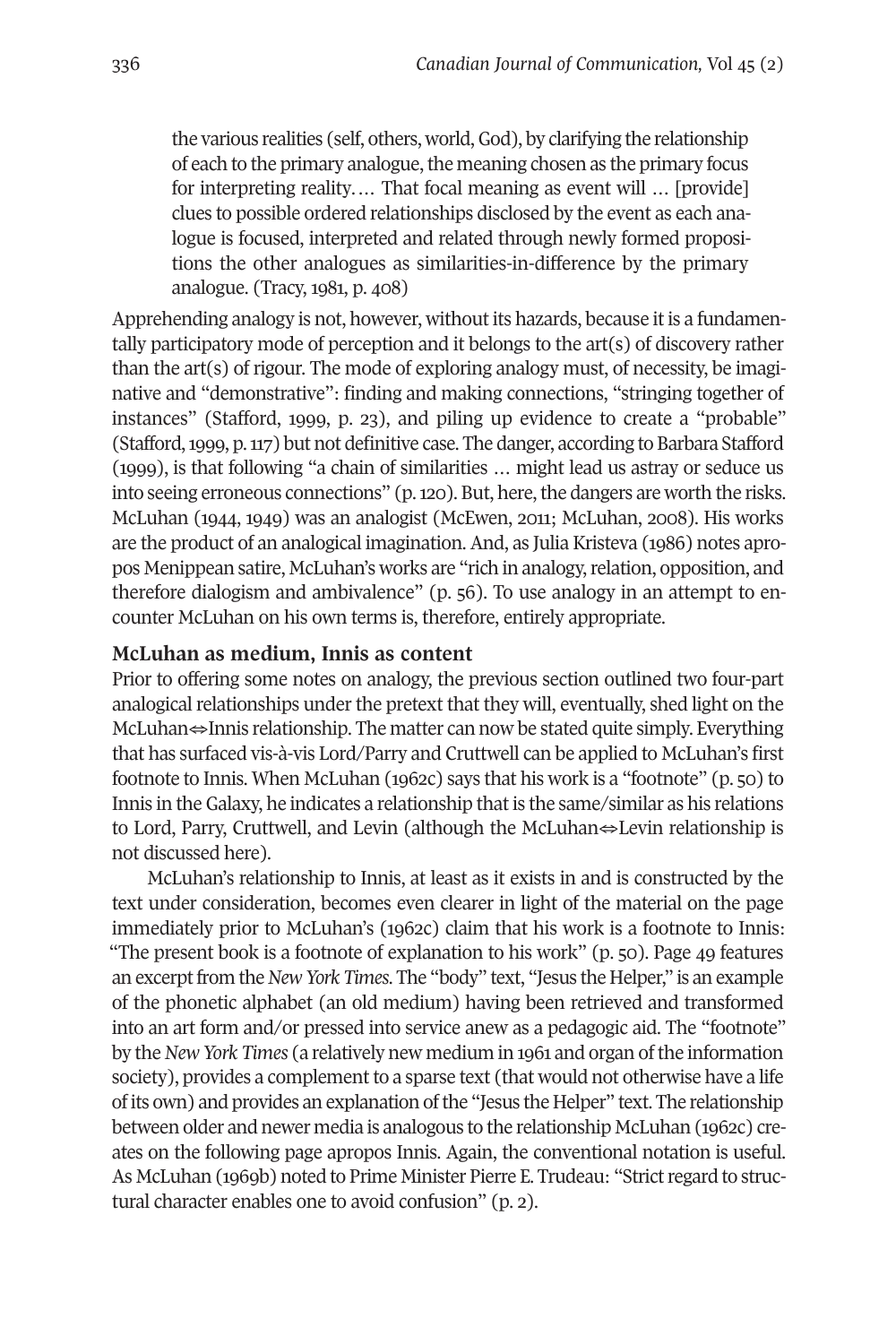(A) McLuhan : (B) Innis :: (C) *New York Times* : (D) "Jesus the Helper"

AND

(A) McLuhan : (C) *New York Times* :: (B) Innis : (D) "Jesus the Helper"

McLuhan's footnote to Innis is what the footnote in the *New York Times* literary supplement in 1961 is to the text "Jesus the Helper." McLuhan, as serious artist and medium, makes Innis his content and provides a "gloss" on his work ("gloss" here carrying the full weight of its etymology as both noun and verb).

To come at the matter from another angle, McLuhan is using a web of analogies to gesture at his own authorial praxis (as a serious artist), and his bid to "parallel" (Schwartz,1968) or, more precisely, "mime" (Dobbs, 2005) the media of his day (albeit through the medium of the book). Material from the unpublished, preparatory work for *The Gutenberg Galaxy* makes this relatively explicit. Here, McLuhan (1959b) provides another "formulae" that, while not making it into the *Galaxy*, underpins and informs the analogies discussed here:

Bertrand Russell said that the great discovery of the twentieth century was the technique of the suspended judgement, that is, the technique of insight. The technique of insight is to reconstruct process itself.

The technique of insight is the technique of understanding media.

It is the technique of understanding the process of the world experience we now share by means of the ordinary entertainment and news services. (p. 6)

If we re-parse the quote using "~" to designate significant comparability (see Levin, 1971) then: "suspended judgement"  $\sim$  "insight"  $\sim$  "understanding media"  $\sim$  "process of the world experience we now share by means of the ordinary entertainment and news services." The "equation" shows that understanding is what the "media" (of the day) do. McLuhan (1959b) makes this almost explicit in the section that immediately follows:

As levels of information rise the principle of substitutability comes into play at all levels. Any raw material or fuel can be substituted by others. Any role can be substituted for another. (p. 6)

"Under-standing," atleast as McLuhan appears to use the word, is a process that entails seeing or experiencing one "thing" through though the lens or mode of another. It (the act of understanding) is inherently and fundamentally bound up with the operations of metaphor and, in this instance, entails the collision of (at least) two metaphors: media pairs. Understanding and, therefore, the subsequent awakening of "the mind to detachment from its modes of codifying and signifying" (McLuhan, 1954a, n.p.), is symptomatic, if not entirely "natural" and "appropriate," when substitutability comes to play at all levels. There is no alternative to understanding because of substitutability. Consequently, we are brought, again, back into contact with McLuhan's claims about his role as artist and that the artist of the day had merged with, or was in the process of merging, with the media (Canada's Shakespeare?). If we accept that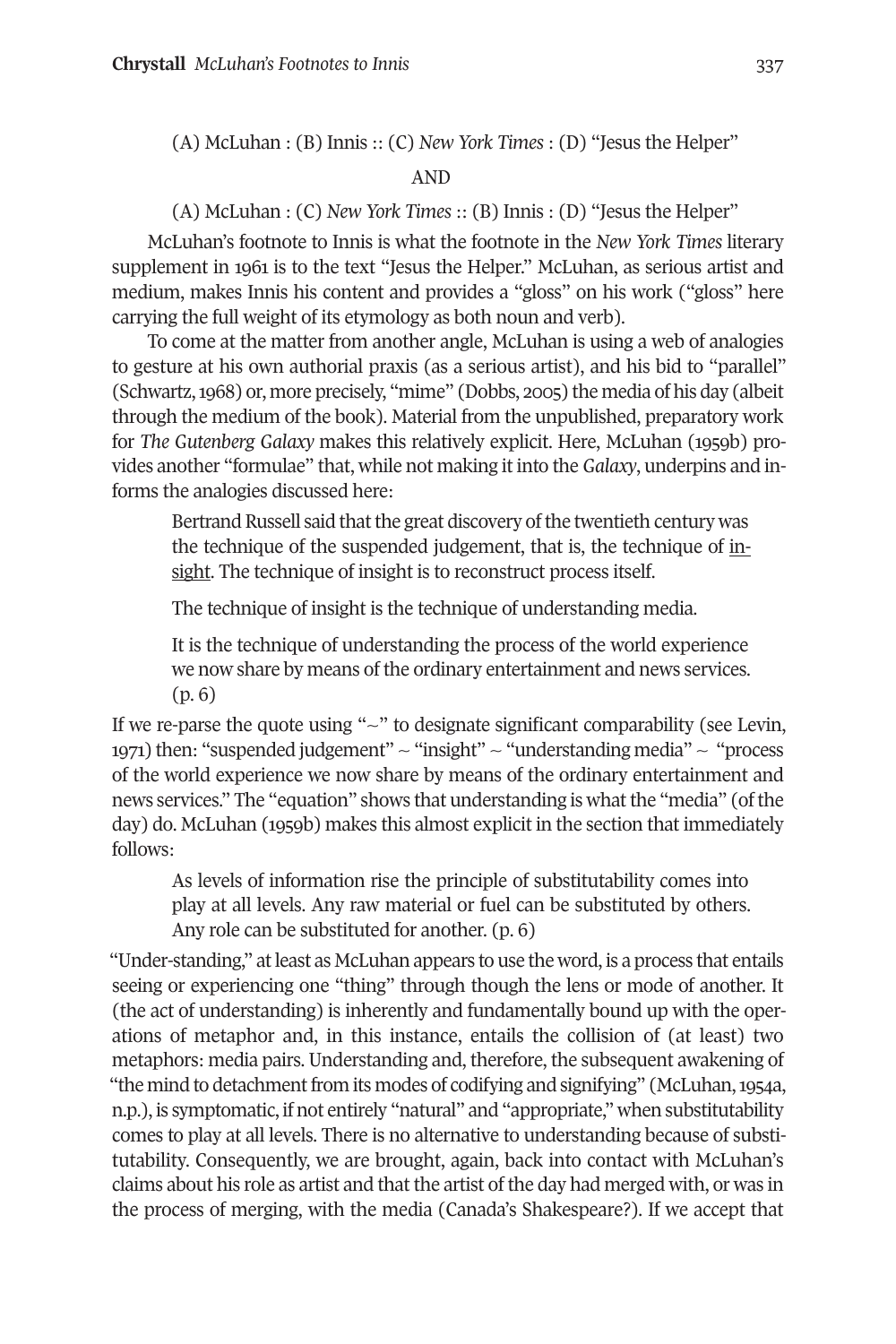McLuhan lays out and invites participation in an analogical web that might serve as a propaedeutic to an encounter with the "present," then McLuhan is not offering any private or personal "ideas" about Innis. He is merely revealing in the fashion of sprinkling iron filings, and/or exposing the "gristly roots of ideas that are in action" (O'Driscoll, 2005, p. 140). Innis, if we could imagine it was possible to consider the McLuhan-Innis relationship solely in light of McLuhan's first footnote, effectively becomes only as important as 20 or 30 others: "The literary quotations I use in the*Galaxy* are not intended as footnotes or as part of my argument. They are there as heuristic probes. I could substitute for any one of those quotes twenty orthirty other citations" (McLuhan,1997, p. 73, emphasis added). "There can be no 'authority' where the game is discovery" McLuhan (2001, p. 219) notes elsewhere. It is, therefore, not surprising that what McLuhan claims for Innis is also attributed to others. For example, McLuhan's (1962a) claims that "*The Gutenberg Galaxy* proceeds on the assumption of 'page 79' of Edward T. Hall's *The Silent Language*" (n.p.). McLuhan (1979a) called the *The Gutenberg Galaxy* a "subplot to [Elizabeth] Eisenstein's somber narrative" (n.p.).

#### **McLuhan's second footnote**

McLuhan's (2005) second claim that his work is a footnote to Innis appears in the introduction he wrote for a reissue of Innis' *Bias of Communication* afterthe publication of *The Gutenberg Galaxy*. On the face of it, the second footnote is a much simpler affair. McLuhan's assessment of Innis is favourable, punctuated with criticism. McLuhan  $(2005)$  claims that: 1) Innis failed "to be true to his own methodology"  $(p, 13)$ ; 2) he is/was "quite capable of inaccurate observations during the running of his tests" (p. 10); 3) Innis was "misled by the ordinary consensus of his time" (p. 13); 4) Innis' work is largely a "miscarriage of his own structural method of analysis" (p.14); and 5) that he suffered from "technological blindness" and failed to "make structural analysis of the modalities of the visual and the audible" (pp. 14–15) and the character of electricity as extension of the central nervous system. Surface simplicity yields to the complex, because McLuhan's first footnote simply will not go away. The two footnotes are tangled together in a way that cannot be undone.

The circuitry of McLuhan's two footnotes means that each (potentially) acts on and continually modifies the other. The circuit sets up a dynamic, continual oscillation between same-ness (and continuity) and difference. For example, if McLuhan's critique of Innis (above) is read in light of his first footnote, then its severity needs to be substantially downgraded. McLuhan's *Galaxy* and Innis' *Bias* are not contemporaneous. Innis died in 1952. There is no way that his work could "benefit" from the services (and disservices) of another phase of the media environment. Ergo, to say that he failed is, therefore, not completely dissimilar to saying that Galen failed because he did not invent or use penicillin. Yet, the first footnote also adds weight to and makes McLuhan's criticisms of Innis in the second even more pointed and severe. The circuitry of the two footnotes also works to pull McLuhan's career-long survey of Innis' work into its orbit. Everything that McLuhan has to say about Innis becomes implicated and (potentially) transformed.

McLuhan (1951) first mentions Innis in a letter to his former student Hugh Kenner. Innis, he says, would be useful in his bid to rejuvenate the humanities as he is one of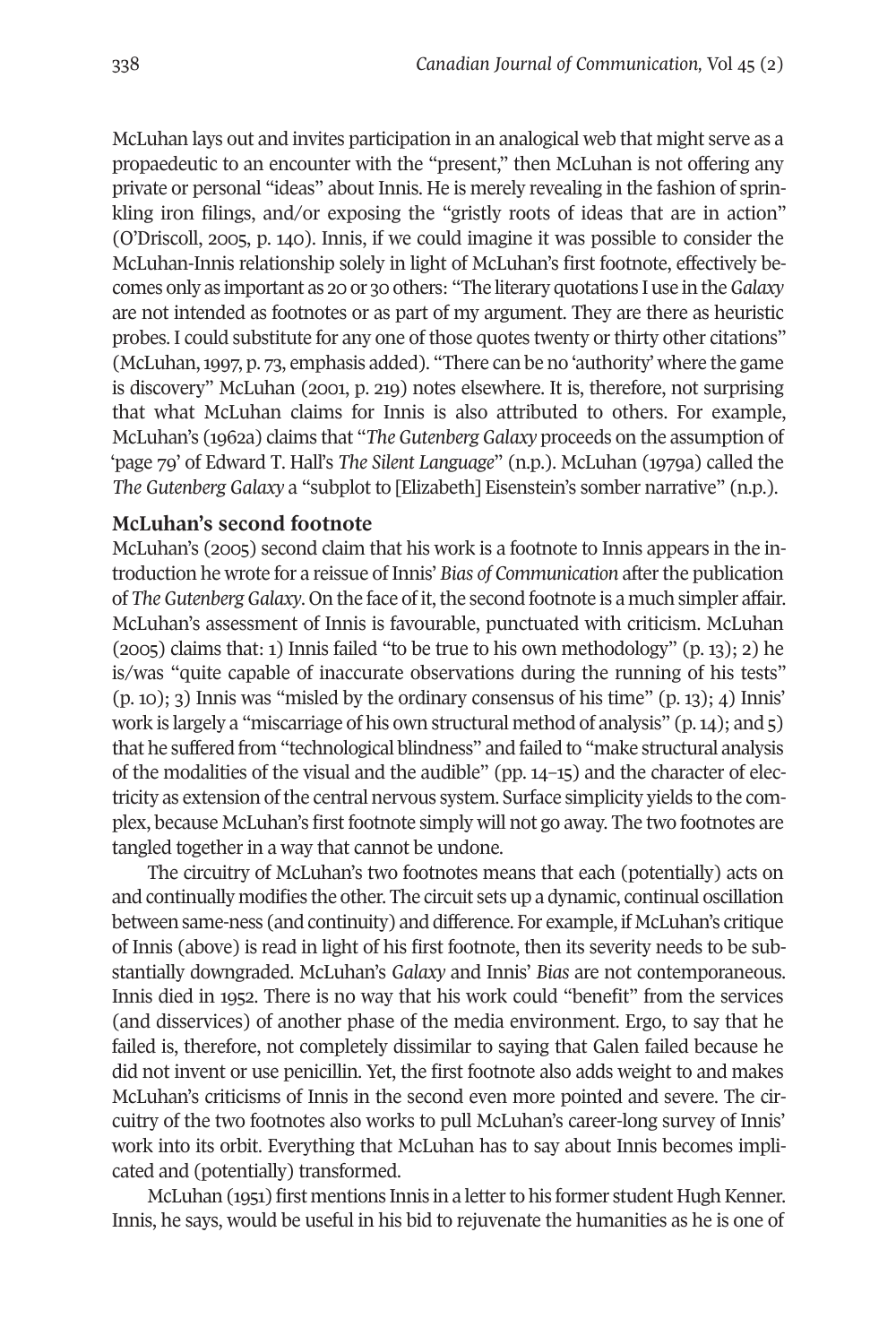the "few people … who are highly trained in non-humanities so called … better equipped to revise the procedures in the humanities than the Brook's or Leavis' or Woodhouse's" (n.p.). Writing to Innis a couple of months later, McLuhan (1987) indicated that he has an even more expansive project in mind. His project is, subsequently, laid out in "The Later-Innis." Here, McLuhan (1953) notes how: "communication theory and practice … seems inevitably to hold the key of unification of proliferating specialisms of modern knowledge" (pp. 393–394). The apparent efficacy of his claims (at least at a local level) is recorded in the minutes and notes of the Centre for Culture and Technology (held at the Library and Archives Canada). After a year flailing around and getting nowhere, McLuhan (1955) notes how the work of Innis (along with Sigfried Giedion) was instrumental in terms of helping the interdisciplinary culture and communication seminar get acquainted with each other's fields and set up common problems by providing a common language.

For all of Innis' "faults," outlined in McLuhan's second footnote, McLuhan (1972b) did not stop writing about him until his death. He clearly regarded Innis as an "exceptional" figure:

Joyce assumes automatically that new technologies change people psychically and profoundly. The only other person to have achieved or used this awareness was Harold A. Innis, a Canadian Economist and political scientist. The work of Eric Havelock in his Preface to Plato is actually a footnote to Harold Innis. Havelock and Innis were well acquainted here at the University of Toronto. (p. 1)

On more than one occasion, McLuhan (1975) credits Innis as being the "source" of his insights:

The work of Harold Innis, beginning with his *Bias Communication* and *Empire* and *Communication*, first made me directly conscious of the hidden and subliminal effects of media on man and society. (p.1)

Even if he also softened those claims:

I got into media study through the new criticism, although Harold Innis certainly gave me an extra boost in his Bias of Communication. Innis simply asks about all innovations — what was the human response, the satisfactions, the transformations of attitude and outlook, etc.This calls for a study of percepts rather than concepts, a matter which is very uncongenial to most people but easy for anyone trained in the new criticism. (McLuhan,1973c, p.1)

McLuhan (1967) also credited others: "I got it [all] … the study of the environment as a teaching machine" and "mechanism for shaping sensibility" (n.p.) from P. Wyndham Lewis.

Innis, McLuhan (n.d.-a) claimed, made a significant contribution to communication theory. He (Innis) abandoned a sender-message-receiver type approaches and turned, instead, to study participation and the effects of various media on both sender and receiver. In this respect, Innis was the "exception" to the approach of the "visual man [sic]" who likes to "assume a merely neutral transportation process between the figure and the ground, ignoring the complex changes that take place in both figure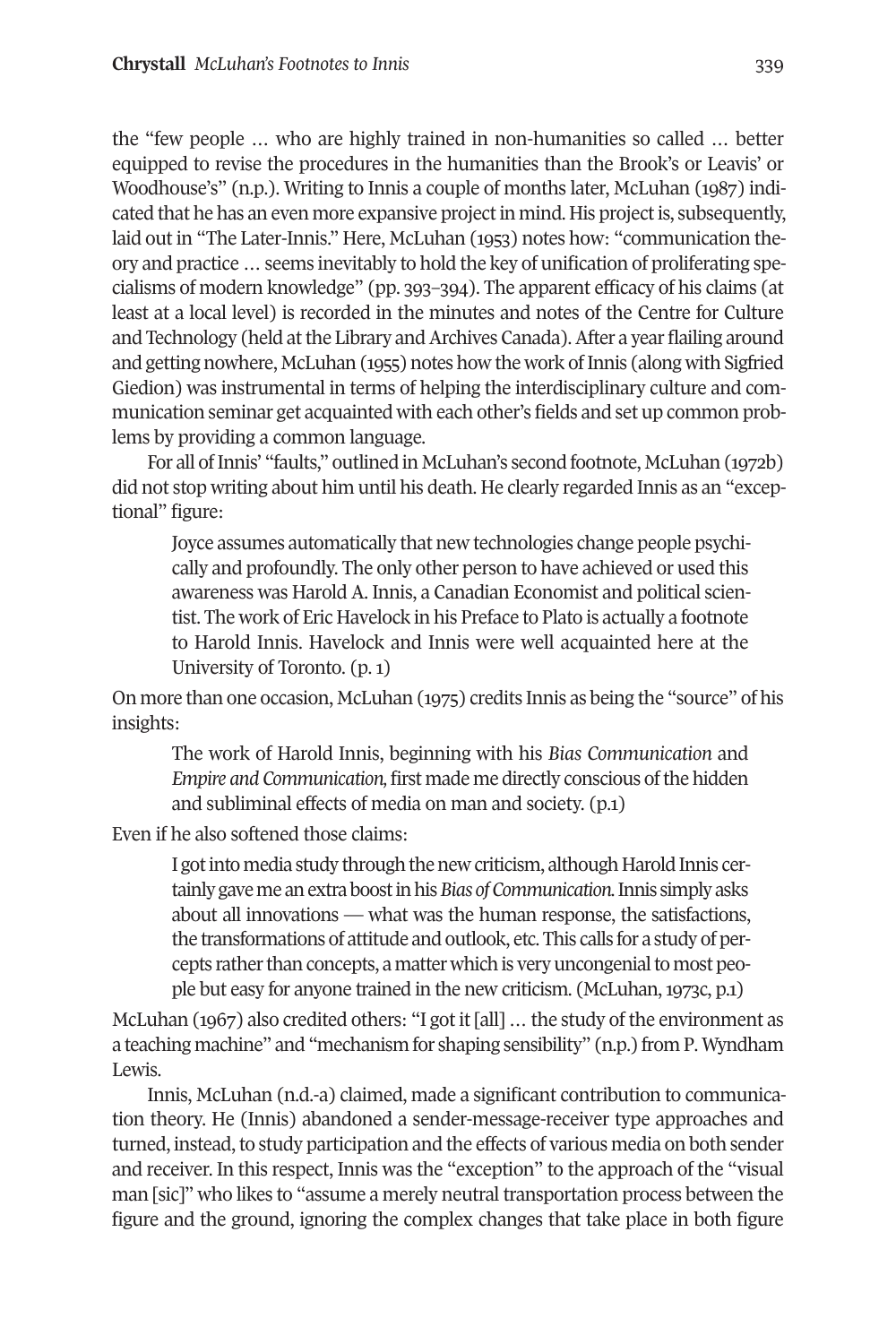and ground during all communication" (McLuhan, 1973a, p. 467). The contrast that McLuhan is trying to make, between Innis and the visual "man" who treats transportation as neutral is, perhaps, made a little clearer in an unpublished letter to the Pontifical Commission for Social Communications:

The communication models used for studying media in Europe and America [on account of a visual and rationalistic bias] are models for transportation only. These models ignore all the side effects and all the "service" environments created by these media. For example, to study the motor car as if it were a vehicle of transportation, would be to ignore the hidden psychic ground underlying its use, and it would also be to ignore the service environment of highways, factories, and oil companies, which constitute the real ground for the figure of the car. (McLuhan, 1976b, p. 1, underline in original text)

Innis, McLuhan argued, made no such error.<sup>[5](#page-15-4)</sup> McLuhan (1969a) also claimed that Innis was one of the few academics in the 20th century to understand the nature of the university (p. 1). And, at a time when McLuhan was looking to reposition his work as being primarily "about" causality, McLuhan (1979a) portrayed Innis as a pioneer in the study of causality:

The juxtaposition of economist and classicist seems to have inspired these colleagues at the University of Toronto. Between the *Preface to Plato* and *Empire and Communications* there emerged a new world of philosophic insight into the nature of formal causality. (p. 2)

Innis is offered up as a figure working "with causality at all times" (McLuhan, 1971b, n.p.) who "began the study of media as makers of new species of behavior and organization" (McLuhan, 1971a, n.p.).

### **From Innis to epistemology**

The interplay between the two "footnotes" means that the McLuhan $\Leftrightarrow$ Innis relationship, at least as it is constructed in the texts examined here, must be regarded as ambivalent. The ambivalence is not, however, something to be resolved. Rather, the ambivalence is intrinsic to the relationship, and it can also be read as an invitation to move from the particular—concern with the McLuhan⇔Innis relation—to a consideration of widerissues, particularly the relations between media study, writing, and epistemology. [6](#page-15-5)

McLuhan (1972a) claimed that Innis, in contrast to Hegel, provided an "epistemology of experience as opposed to epistemology of knowledge" (n.p.), which provided clues as to "how and why men [sic] are changed in their inner natures by their own technologies." McLuhan's project is complementary to that of Innis and can also be talked about in terms of epistemology. The four-part analogies examined here position McLuhan in relation to Lord, Parry, Cruttwell, and Innis (and "Jesus the Helper" text and the *New York Times*). Arguably, the web of analogical relations can be read as showing that the work of these figures ought to be regarded as an effect and/or symptom. Subsequently, the web of analogical relations can also be read as inviting a consideration of McLuhan's work in relation to the recent work of Don Ihde (2000; Ihde & Selinger, 2004). Ihde shows how the forerunner of the camera operated as an "epistemological engine."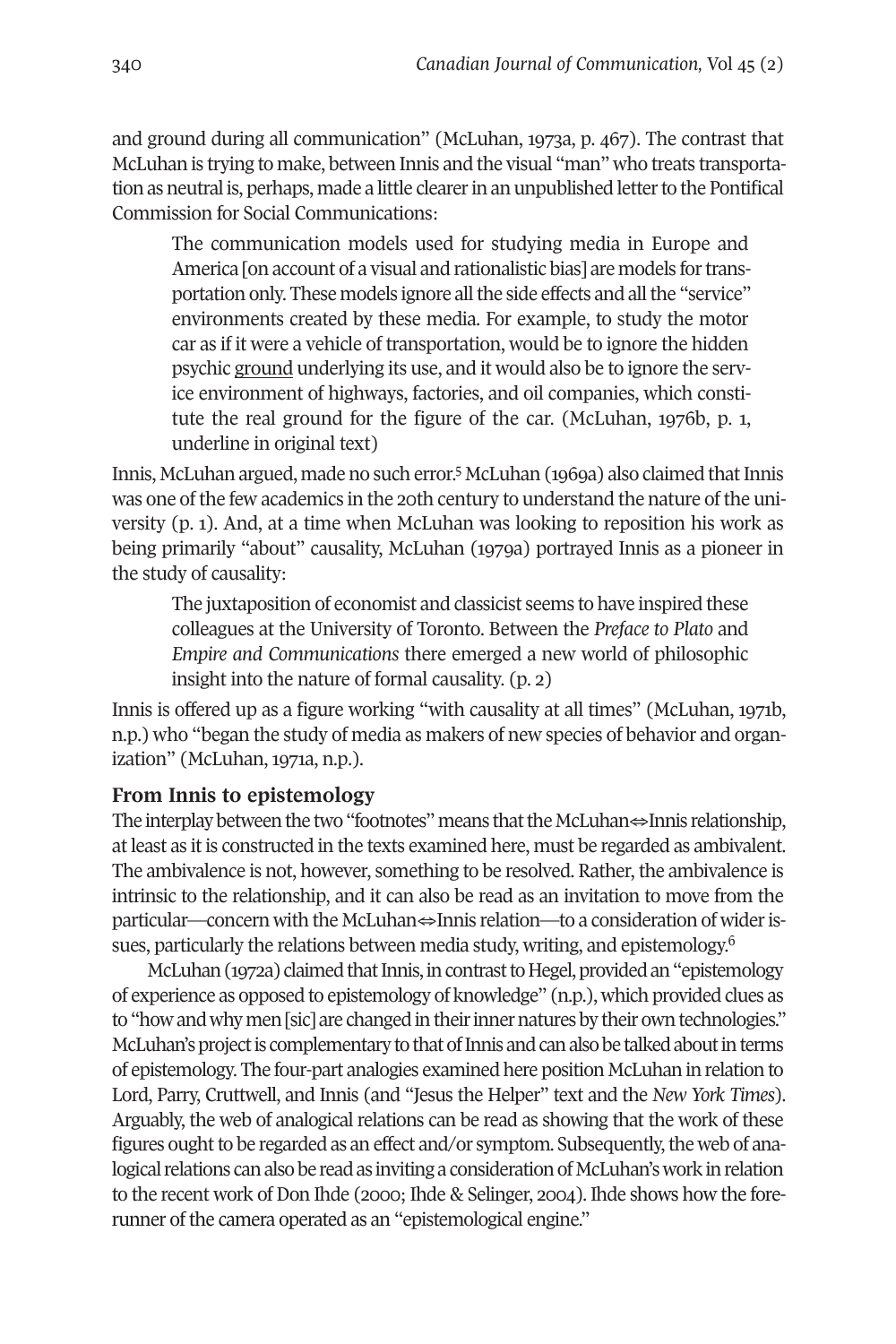An "epistemology engine" is a technology or a set of technologies that through use frequently become explicit models for describing how knowledge is produced. The most dramatic examples of "epistemology engines" influence our notions of subjectivity, directly affecting how we understand what it means to be human and to perceive things from a human perspective. They enable us to draw connections between the knowledge producing capacity of the human mind and technologies that putatively function according to similar mechanical processes. The philosophy of mind is replete with theorists modeling the brain, which even today is poorly understood, on technologies whose design is better understood.An epistemology engine is thus a special case of a more general phenomenological notion that entails the ways in which lifeworld practices form the basis for what often become scientific theories. (Ihde & Selinger, 2004, p. 21)

McLuhan not only anticipated Ihde's discoveries—that media and/or technology operate as epistemological engines—by nearly half a century, he went further. Just how much further begins to come into view when we consider, as this article has sought to do, how McLuhan said what he said (Lamberti, 2004), the "means he propagated" (Theall, 1995, p. xvi) his insights, and when he said what he said. McLuhan achieves in and for his time—the second half of the 20th century—what Ihde only achieves with the power of hindsight.

Ihde affords something of a view from outside. His work does not account for its own status as writing or how such a privileged vantage was won, and there is no substantive engagement with the media environment of the twenty-first century—the gap between "our" time and the time of Rene Descartes and the forerunner of the camera. McLuhan, by contrast, arrested and externalized his inner drama and mode(s) of awareness in a complex of carefully ordered analogical relations (keeping in mind that McLuhan also flagged that his own work also was an effect/symptom, and that he was or had merged with the media). The analogical web that creates and sustains these relations (above) fosters (if not necessitates) reader participation and involvement. Through participation in a pattern that is played and replayed several times (at least four times), readers can (potentially) reconstruct within themselves the mental state(s) and mode(s) of apprehension coded into the matrix of those relations. Consequently, a reader is not afforded an external view of the operations of epistemology engines as perIhde (2000;Ihde & Selinger, 2004).Rather, McLuhan's complement to Innis takes the form of "correct geography"—the view of a sailor and/or poet in the periplum—of the media environment of his day. His techno-poetics, created and sustained by a web of analogies, can provide readers with an insider's experience of ways and modes of knowing (and how "knowledge" resides in the ecology of media, things, and their users) that they (imaginatively) (re-) constructed and/or (re-) make within themselves.

#### **Acknowledgements**

The Faculty of Information (iSchool) and the McLuhan Centre for Culture and Technology at the University of Toronto partially supported this research. Particular thanks are owed to professors Seamus Ross and Dominique Scheffel-Dunand for cre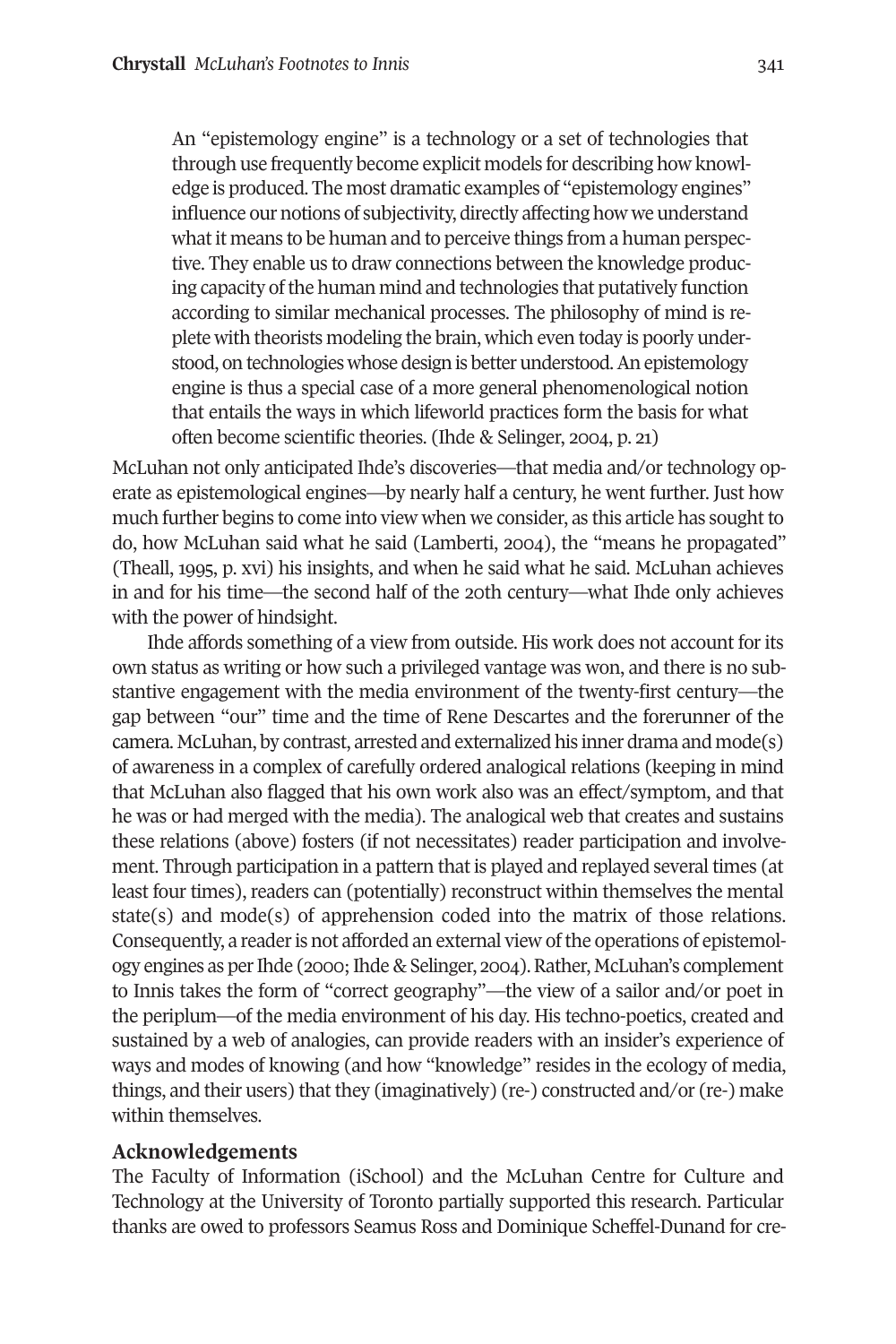ating the conditions that made it possible to undertake this research and to explore the Working Library of Marshall McLuhan housed at the Thomas Fisher Rare Book Library. It is also necessary to thank Jean-François Vallée for reading and critiquing early drafts of this manuscript.

#### <span id="page-15-0"></span>**Notes**

1. Thomas Cooper (1988), by contrast, has documented the extent McLuhan was criticized by the intellectual community for flouting scholarly conventions and for his wayward (and often missing) patterns of citation.

<span id="page-15-1"></span>2. In another sense, this claim is at best katachronistic. To put the modern footnote on a same/similar plain as very different forms of annotation across several centuries is not unproblematic. Here, however, given the structural focus of this article, it is warranted, if only to establish a beachhead for exploration.

<span id="page-15-2"></span>3. James Joyce (Joyce, Henkes, Bindervoet, and Fordham, 2012) makes heavy use of footnotes in book II part II of *Finnegans Wake*. It should be remembered that the working title of *The Gutenberg Galaxy* was "The Road to Finnegans Wake."

<span id="page-15-3"></span>4. It is entirely "appropriate" to note that these observations (above) on footnotes are no less a symptom than the pre-WWW observations ostensibly critiqued here.

<span id="page-15-4"></span>5. It is relevant to note that McLuhan's account of Innis can, at times, become cloudy because of how he uses "transport" and "transportation." The study of transportation is at the very heart of Innis' contribution (Bonnett, 2013). McLuhan, however, uses the phrase "transport" and/or "transportation theories of communication" to refer to the use of an old hardware paradigm of transportation of data from point to point as a model of communication (e.g., Shannon Weaver and the information theorists of the day). The problem with a transport theory, as McLuhan (1973b) noted to Wimsatt is that: "Communication necessarily implies change and metamorphosis of both the sender and receiver so that the transportation [theory] of communication … is quite useless to account for what happens" (p. 2).

<span id="page-15-5"></span>6. Surfacing McLuhan's statements about Innis naturally evokes the question was McLuhan "correct" in his assessment? Questions about "correctness" are anything but simple, even if we assume the conventional "academic" posture of adopting "matching" as a criterion for correctness and/or truth. Further, questions about "correctness" can be misleading. Perhaps a more fruitful approach is to explore how, as a "serious artist," McLuhan was primarily concerned with transforming his audience(s)—even if it was atthe expense of his reputation and how he was (and will be) perceived according to academic norms. In this new light, it becomes possible to see how McLuhan modulated his "position" apropos Innis according to medium and audience. And while McLuhan frequently got it "wrong" and/or appears inconsistent at the level of content, he was consistent at the level of effect: McLuhan pushed his audience(s) to read Innis. Subsequently, it becomes possible to say with some certainty that McLuhan was right about Innis. McLuhan's assessment of Innis was that he deserved to be read. What McLuhan did to promote Innis' reception transcends any singular statement he made about him.

#### **References**

- Blondheim, Menahem, & Watson, Rita. (2007). *The Toronto School of Communication theory: Interpretations, extension, applications.* Toronto, ON, & Jerusalem, IL: Toronto University Press & Hebrew University Magnes Press.
- Bonnett, John. (2013). *Emergence and empire: Innis, complexity, and the trajectory of history*. Montréal, QC, & Kingston, ON: McGill-Queens University Press.
- Buxton, William, & Bardini, Thierry. (2012b). Tracing Innis and McLuhan. *Canadian Journal of Communication*, *37*(4), 551**–**560. URL: from [http://www.cjc-online.ca/index.php/journal](http://www.cjc-online.ca/index.php/journal/article/view/2659/2735) [/article/view/2659/2735](http://www.cjc-online.ca/index.php/journal/article/view/2659/2735) [October 22, 2019].
- Carey, James. (1967). HaroldAdams [*sic*] Innis and Marshall McLuhan. *The Antioch Review*, *27*(1), 5–39.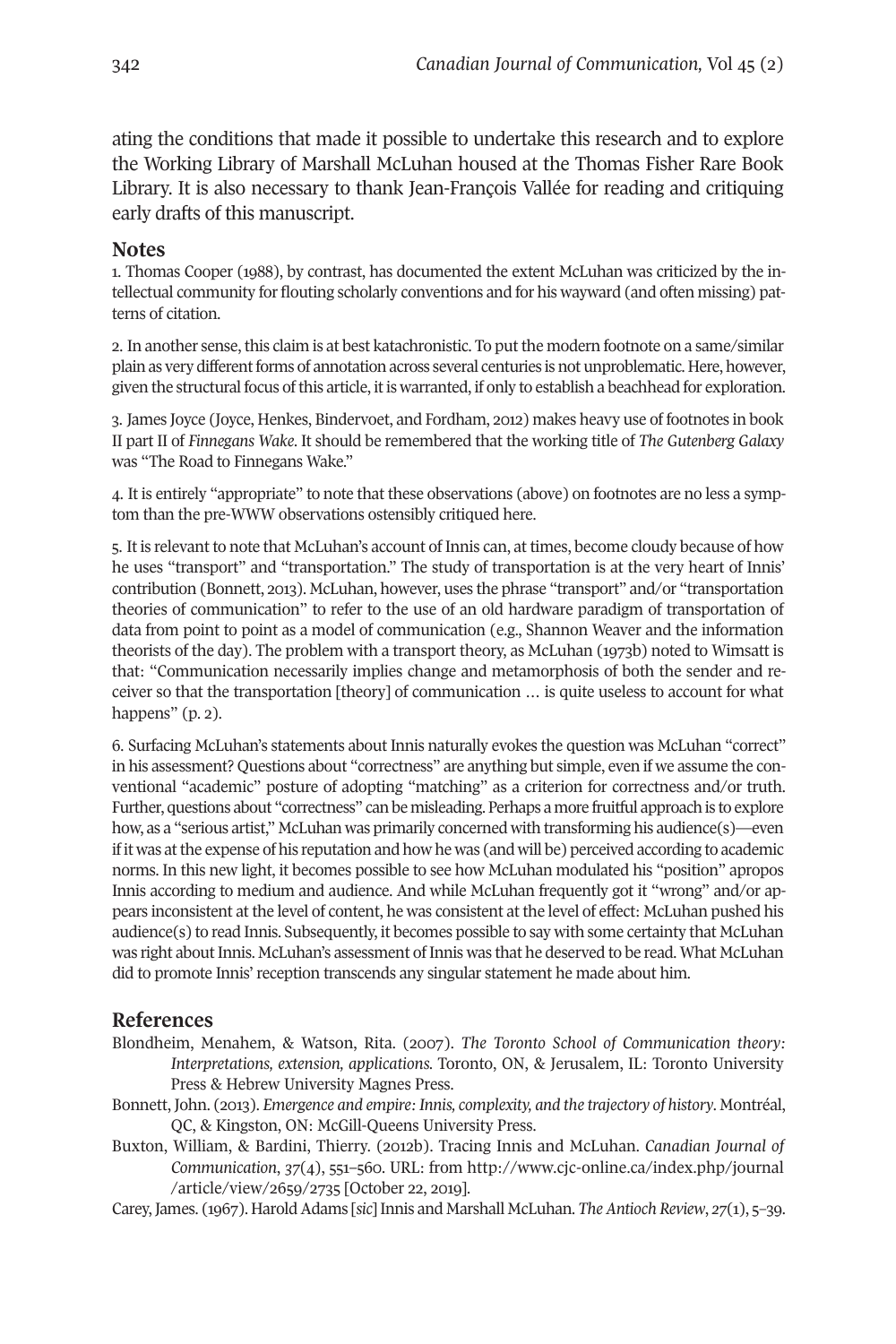- *Chicago Manual* of Style. (1906). Chicago, IL: Chicago University Press. URL: [https://www.chicago](https://www.chicagomanualofstyle.org/dam/jcr:bba47b07-61ba-41c3-8c79-33c005c1f56d/CMSfacsimile_all.pdf)[manualofstyle.org/dam/jcr:bba47b07-61ba-41c3-8c79-33c005c1f56d/CMSfacsimile](https://www.chicagomanualofstyle.org/dam/jcr:bba47b07-61ba-41c3-8c79-33c005c1f56d/CMSfacsimile_all.pdf) [\\_all.pdf](https://www.chicagomanualofstyle.org/dam/jcr:bba47b07-61ba-41c3-8c79-33c005c1f56d/CMSfacsimile_all.pdf) [October 22, 2019].
- Chrystall, Andrew. (2011). A little epic: McLuhan's use of epyllion. *Enculturation*, *12*. URL: [http://](http://enculturation.net/a-little-epic) [enculturation.net/a-little-epic](http://enculturation.net/a-little-epic) [October 22, 2019].
- Cohen, Hart. (1993). Review of *The Bias of Communication* by Harold Innis. *Canadian Journal of Communication*, *18*(2). URL: [http://www.cjc-online.ca/index.php/journal/article/view](http://www.cjc-online.ca/index.php/journal/article/view/748/654) [/748/654](http://www.cjc-online.ca/index.php/journal/article/view/748/654) [October 22, 2019].
- Connors, Robert. (1998). The rhetoric of citation systems, part I: The development of annotation structures from the Renaissance to 1900. *Rhetoric Review*, 17(1), 6–48.
- Cooper, Thomas. (1988). The unknown McLuhan. *Antigonish Review*, 74–75, 50–64.
- Cruttwell, Patrick. (1960). *The Shakespearean moment and its place in the poetry of the 17th century*. New York, NY: Random House.
- de Kerchove, Derrick. (1989). McLuhan and "The Toronto School of Communication." *Canadian Journal of Communication*, *14*(4), 73–79.
- Dobbs, Bob. (2005). McLuhan and holeopathic quadrophrenia: The mouse-that-roared syndrome. In L. Strate & E. Watchtell (Eds.), *The legacy of McLuhan* (pp. 83–94). Cresskill, NJ: Hampton.
- Eliot, Thomas. (1919). Tradition and the individual talent. In *Poetry Foundation*. URL: [https://www.](https://www.poetryfoundation.org/articles/69400/tradition-and-the-individual-talent) [poetryfoundation.org/articles/69400/tradition-and-the-individual-talent.](https://www.poetryfoundation.org/articles/69400/tradition-and-the-individual-talent) October 22, 2019.

Etrog, Sorel, & McLuhan, Marshall. (1987). *Imagesfrom the film "Spiral*." Toronto, ON: Exile Editions. Grafton, Anthony. (1997). *The footnote: A curious history*. Cambridge, MA: Harvard University Press.

- Ihde, Don. (2000). Epistemology engines. *Nature, 406*, 21. URL: [https://www.nature.com/articles](https://www.nature.com/articles/35017666) [/35017666.](https://www.nature.com/articles/35017666) October 22, 2019.
- Ihde,Don,&Selinger,Evan. (2004).Merleau-Pontyandepistemologyengines.*HumanStudies*,*27*(4),361–376.
- Joyce, James, Henkes, Robbert-Jan, Bindervoet, Erik, and Fordham, Finn. (2012). *Finnegans wake*. Oxford: Oxford University Press.
- Kristeva, Julia. (1986). Word, dialog and novel. In T. Moi (Ed.), *The Kristeva reader* (pp. 34–61). New York, NY: Columbia University Press.
- Lamberti, Elena. (2004). Marshall McLuhan and the modernist writers' legacy. In J. Moss & L. Morra (Eds.), *At the speed of light there is only illumination: A reappraisal of Marshall McLuhan* (pp. 63–83). Ottawa, ON: University of Ottawa Press.
- Levin, Richard. (1971). *The multiple plot in English renaissance drama*. Chicago, IL, & London, UK: University of Chicago Press.
- Logan,Robert. (2000).*The sixth language: Learning a living in the internet age*. Niagara Falls, NY: Stoddart.
- Lloyd, Geoffrey. (1966). *Polarity and analogy: Two types of argumentation in early Greek thought*. Cambridge, UK: Cambridge University Press.
- McEwen,Cameron. (2011).MarshallMcLuhan,JohnPick,andGerardManleyHopkins.*Renascence*,*64*(1),55–76.
- McLuhan, Eric. (1982). *Menippean thunder at Finnegans Wake: The critical problems* [doctoral dissertation]. Dallas, TX: University of Dallas.
- McLuhan, Eric. (2008). Marshall McLuhan's theory of communication: The Yegg. *Global Media Journal—Canada edition*, *1*(1), 25–43.
- McLuhan, Marshall. (1944). The analogical mirrors. *The Kenyon Review*, *6*(3), 322–332.
- McLuhan, Marshall. (1948). Letter to Ezra Pound, December 21, 1948. In M. Molinaro, C. McLuhan, & W. Toye (Eds.), *Letters of Marshall McLuhan* (p. 207). Toronto, ON, Oxford, UK, & New York, NY: Oxford University Press.
- McLuhan, Marshall. (1949). Letter to Hugh Kenner, 16 March 1949. *The Hugh Kenner Papers.* Austin, TX: Harry Ransom Humanities Research Center at The University of Texas at Austin.
- McLuhan, Marshall. (1951). Letterto Hugh Kenner, January 30,1951. *The Hugh Kenner Papers.* Austin, TX: Harry Ransom Humanities Research Center at The University of Texas at Austin.
- McLuhan, Marshall. (1953). *Review of changing concepts of time* [Typescript]. Ottawa, ON: Marshall McLuhan Collection, Library and Archives Canada.
- McLuhan, Marshall. (1954a). Letter to Roy Pearce, January 28, 1954. *Roy Harvey Pearce Papers.* San Diego, CA: UCSD Special Collections.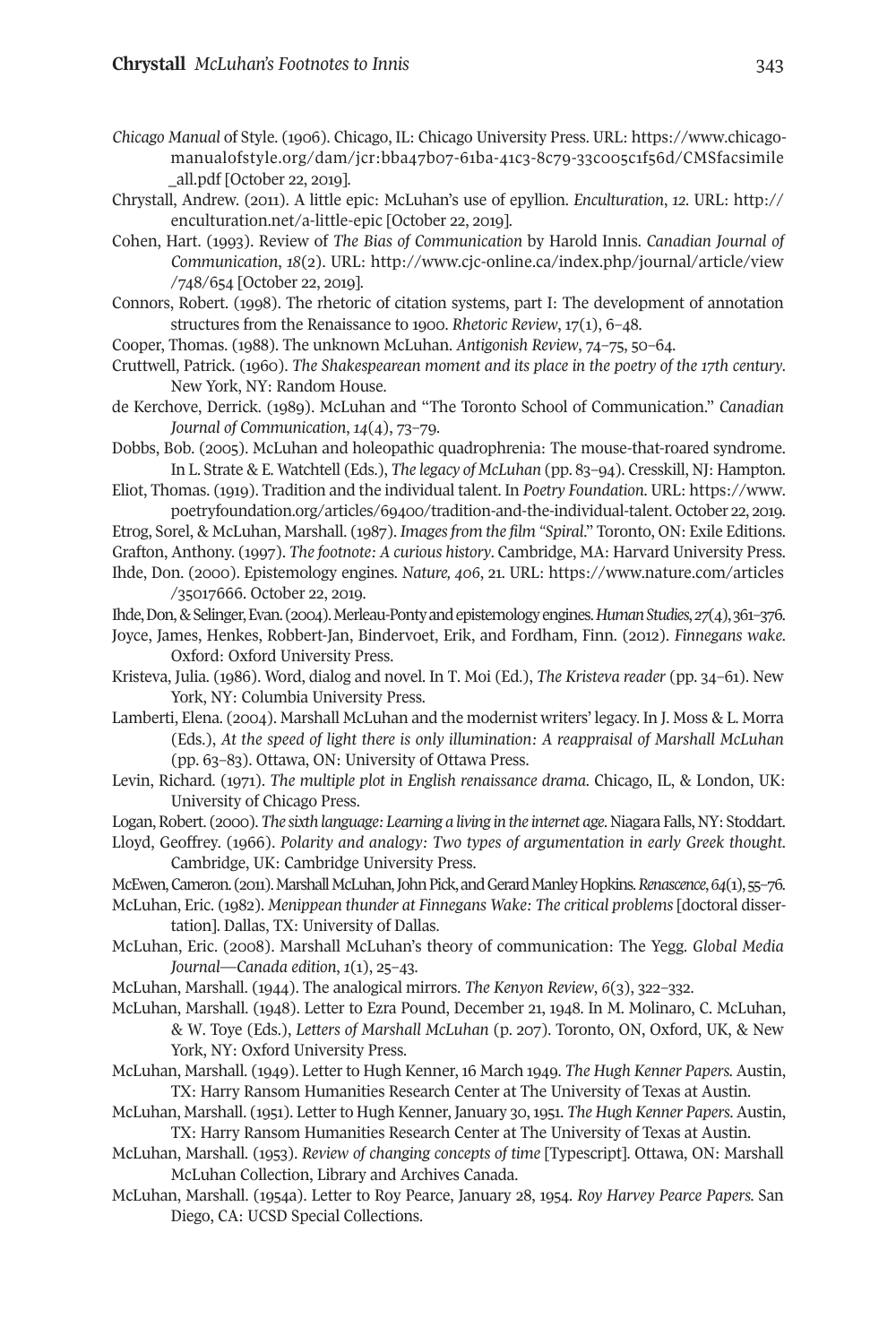- McLuhan, Marshall. (1954b*).* Letter to Walter Ong, October 14, 1954. In M. Molinaro, C. McLuhan, & W. Toye (Eds.), *Letters of Marshall McLuhan* (pp. 243–244). Toronto, ON, Oxford, UK, & New York, NY: Oxford University Press.
- McLuhan, Marshall. (1955). *Discussion with Professor Giedion*, February 23,1955. Ottawa, ON: Marshall McLuhan Collection, Library and Archives Canada.
- McLuhan, Marshall. (1959a). *Media Log II,1959* [Printed typescript]. Ottawa, ON: Marshall McLuhan Collection, Library and Archives Canada.
- McLuhan, Marshall. (1959b). The executive program in business administration [Typescript]. *Roy Harvey Pearce papers*. San Diego, CA: UCSD Special Collections & Archives.
- McLuhan, Marshall. (1960). *Media and the changing concepts of spatial form* [Typescript]. Ottawa, ON: Marshall McLuhan Collection, Library and Archives Canada.
- McLuhan, Marshall. (1961). *Humanities in the electronic age* [Manuscript]. Ottawa, ON: Marshall McLuhan Collection, Library and Archives Canada.
- McLuhan, Marshall. (1962a). Letterto Edward T. Hall, January 27,1962. *The Edward T. Hall Collection.* Tucson, AZ: University of Arizona.
- McLuhan, Marshall. (1962b). Letter to Edward T. Hall, May 14, 1962. *The Edward T. Hall Collection.* Tucson, AZ: University of Arizona.
- McLuhan, Marshall. (1962c). *The Gutenberg galaxy: The making of typographic man*. Toronto, ON: University of Toronto Press.
- McLuhan, Marshall. (1964). *Understanding media: The extensions of man*. McGraw-Hill: New York, Toronto and London.
- McLuhan, Marshall. (1967). Marshall McLuhan recalls Lewis. Flexidisc. *ArtsCanada*, *114*. Toronto, ON: Society for Art Publications.
- McLuhan, Marshall. (1968). *Letter to Leon Surrette*, November 29, 1968. Ottawa, ON: Marshall McLuhan Collection, Library and Archives Canada.
- McLuhan, Marshall. (1969a). *Letter to Mr. Tom Hedley,* November 24, 1969 [attached to the "The university: Where it is at," typescript]. Ottawa, ON: Marshall McLuhan Collection, Library and Archives Canada.
- McLuhan, Marshall. (1969b). *Letter to Pierre Trudeau*, January 24, 1969. Ottawa, ON: Marshall McLuhan Collection, Library and Archives Canada.
- McLuhan, Marshall. (1970). *Education in the electric age* [Manuscript]. Ottawa, ON: Marshall McLuhan Collection, Library and Archives Canada.
- McLuhan, Marshall. (1971a). Letter to Etienne Gilson, January 19, 1971. In M. Molinaro, C. McLuhan, & W. Toye (Eds.), *Letters of Marshall McLuhan* (pp. 420–421). Toronto, ON, Oxford, UK, & New York, NY: Oxford University Press.
- McLuhan, Marshall. (1971b). *Letter to Fredrick D. Wilhelmsen,* January 18, 1971. Ottawa, ON: Marshall McLuhan Collection, Library and Archives Canada.
- McLuhan, Marshall. (1971c). Letter to William Kuhns, 6 December 1971. In M. Molinaro, C. McLuhan, & W. Toye (Eds.), *Letters of Marshall McLuhan* (p. 448). Toronto, ON, Oxford, UK, & New York, NY: Oxford University Press.
- McLuhan, Marshall. (1972a). *Letter to Father Shook,* June 20, 1972. Ottawa, ON: Marshall McLuhan Collection, Library and Archives Canada.
- McLuhan, Marshall. (1972b). *Letter to Madame Alexis de Beauregard,* May 11, 1972. Ottawa, ON: Marshall McLuhan Collection, Library and Archives Canada.
- McLuhan, Marshall. (1973a). Letter to Barbara Ward (Lady Jackson), February 9, 1973. In M. Molinaro, C. McLuhan, & W. Toye (Eds.), *Letters of Marshall McLuhan* (pp. 465–468). Toronto, ON, Oxford, UK, & New York, NY: Oxford University Press.
- McLuhan, Marshall. (1973b). *Letterto W.K. Wimsatt,* January 22,1973. Ottawa, ON: Marshall McLuhan Collection, Library and Archives Canada.
- McLuhan, Marshall. (1973c). *Letter to W.K. Wimsatt,* December 20, 1973. Ottawa, ON: Marshall McLuhan Collection, Library and Archives Canada.
- McLuhan, Marshall. (1975). *Letter to Monseigneur Panciroli,* February 19, 1975. Ottawa, ON: Marshall McLuhan Collection, Library and Archives Canada.